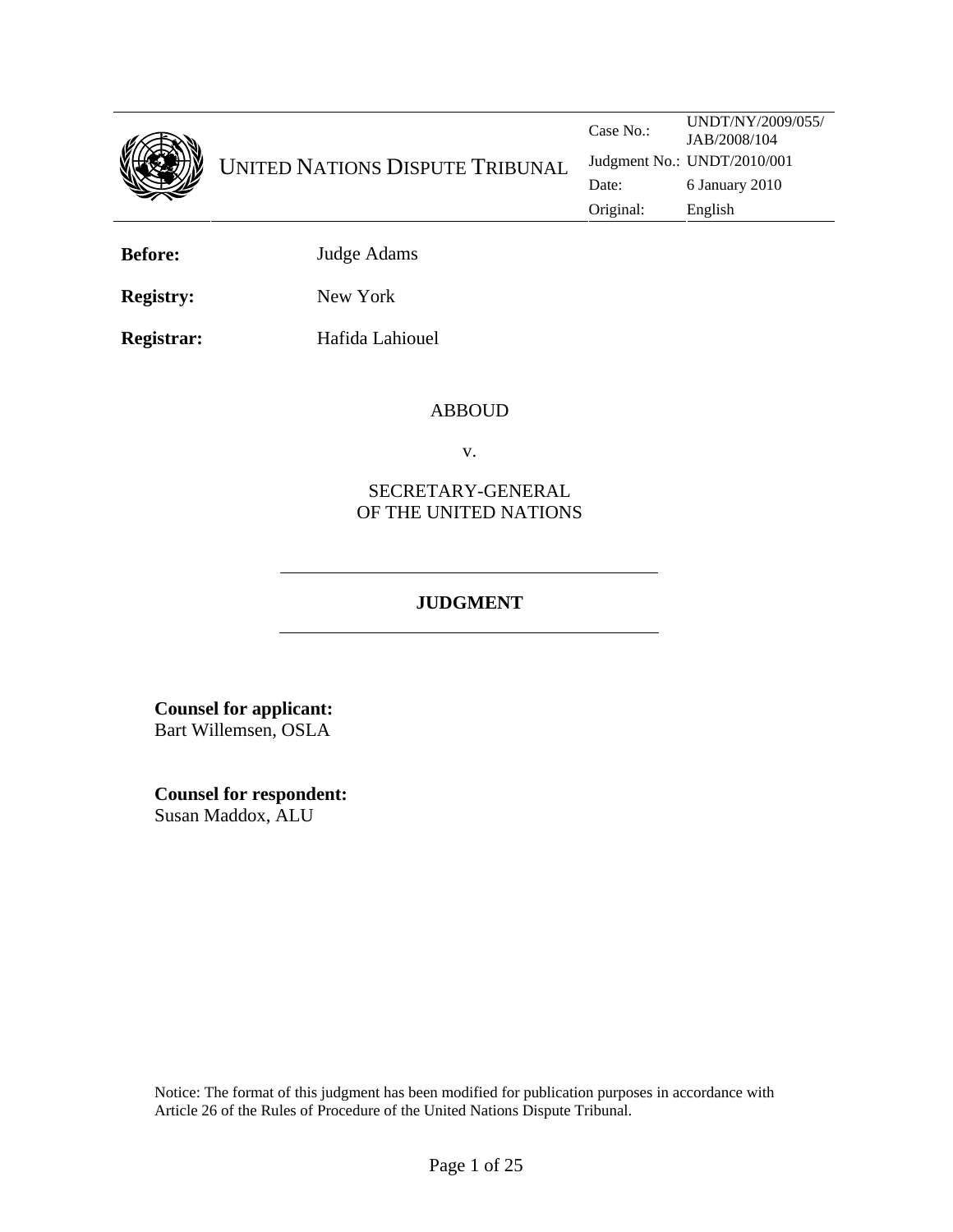## **Introduction**

1. The applicant was interviewed for a position as a P-5 in the Department for General Assembly and Conference Management (DGACM) by an interview panel, but complained to the Under-Secretary-General of the Department about the conduct of one of the panelists, namely his Special Assistant (SA). Section 2 of ST/AI/371 of 2 August 1991 ("Revised Disciplinary Measures and Procedures") required the USG/DGACM to undertake an initial inquiry to determine whether there was "reason to believe" that the SA had "engaged in an unsatisfactory conduct for which a disciplinary measure may be imposed". (I use the term "initial inquiry to distinguish this stage of the process from the "preliminary investigation".) The USG/DGACM obtained certain limited information and decided that a preliminary investigation was not called for. It is this decision which the applicant has appealed.

2. In this case the important questions appear to be: first, whether there is reason to believe that the allegations about the SA's conduct made by the applicant are true and, if so, whether they might amount to misconduct, secondly, whether the USG/DGACM made adequate enquiries to ascertain these matters; and thirdly, whether the USG/DGACM brought a fair and unbiased mind to these questions.

### **The nature of an initial inquiry and the issues in this case**

3. By an earlier motion in these proceedings, the respondent sought summary dismissal of the application under art 9 of the Rules of Procedure. In dismissing the motion I discussed the requirements of sec 2 of ST/AI/371, the relevant administrative instruction dealing with disciplinary measures and procedures. I will not repeat what I set out in that judgment but it might be useful to clarify some possible obscurities.

4. As per sec 2 of ST/AI/371, the crucial question for the USG/DGACM to determine was whether "there is reason to believe…[that the SA] has engaged in unsatisfactory conduct for which a disciplinary measure may be imposed". The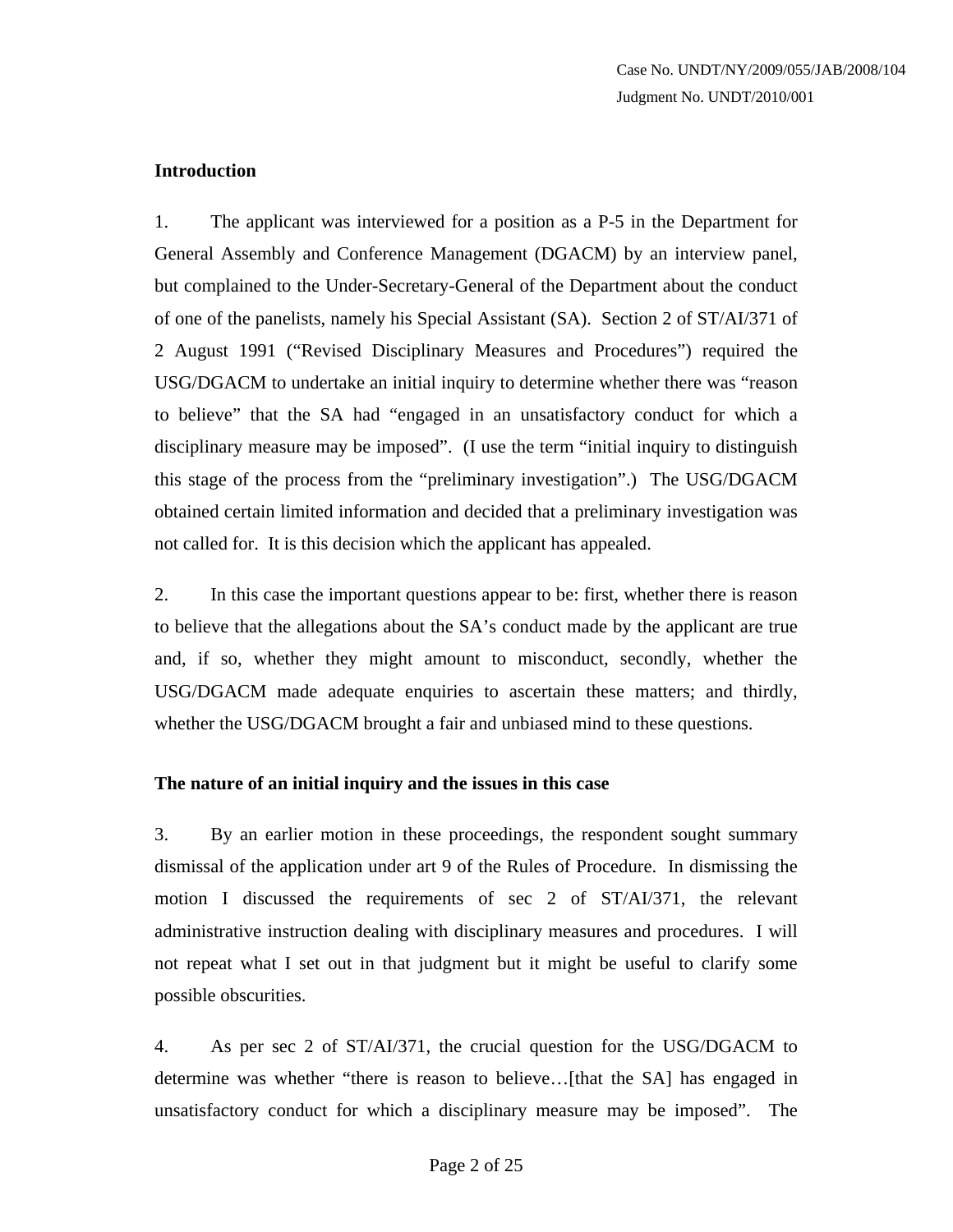"reason to believe" must be more than mere speculation or suspicion: it must be reasonable and based on facts sufficiently well founded – though of course not necessarily proved – to rationally incline the mind of an objective and reasonable decision-maker to the belief that the staff member has engaged in the relevant conduct. This is a question of fact and degree. It is a question of judgment, however, and not of discretion. Whether there is "reason to believe" the relevant matter is an objective question of judgment and, if there is, the official has no residual discretion to refuse to conduct a preliminary investigation. The official does not ask, "Do *I* have reason to believe?", let alone, "Do *I* believe?" He or she must ask, "Is there material that would give an objective and reasonable decision-maker reason to believe?" It is not necessary that the official actually believes that the particular impugned conduct occurred or that it amounts to misconduct. The necessary and sufficient criterion is simply whether there is reason to believe that conduct amounting to misconduct occurred. Indeed, there might well be reason to believe that the relevant facts had occurred even if the official was personally convinced that they had not. Whether in fact improper conduct has taken place is a matter for later determination and, essentially, the task of the official is to determine whether, in substance, there are circumstances which give rise to a reason to believe (or expect) that a succeeding "formal" investigation might, not necessarily will, disclose relevant misconduct.

5. The official must make adequate enquiries for the purpose of ascertaining whether there is reason to believe the relevant facts occurred. What is adequate will vary according to the circumstances and again, is a matter of objective judgment and not managerial discretion. However, the usual requirements affecting managerial discretion apply, in particular, the requirement that the official must bring a fair and unbiased mind to the question, consider relevant matters and disregard irrelevant ones, and make no mistake of significant fact. Both the person making the complaint and the person who is subject of the complaint must be given a reasonable opportunity to influence the decision. The official is not conducting a trial and is not obliged to follow any particular procedure. The mere fact that otherwise apparently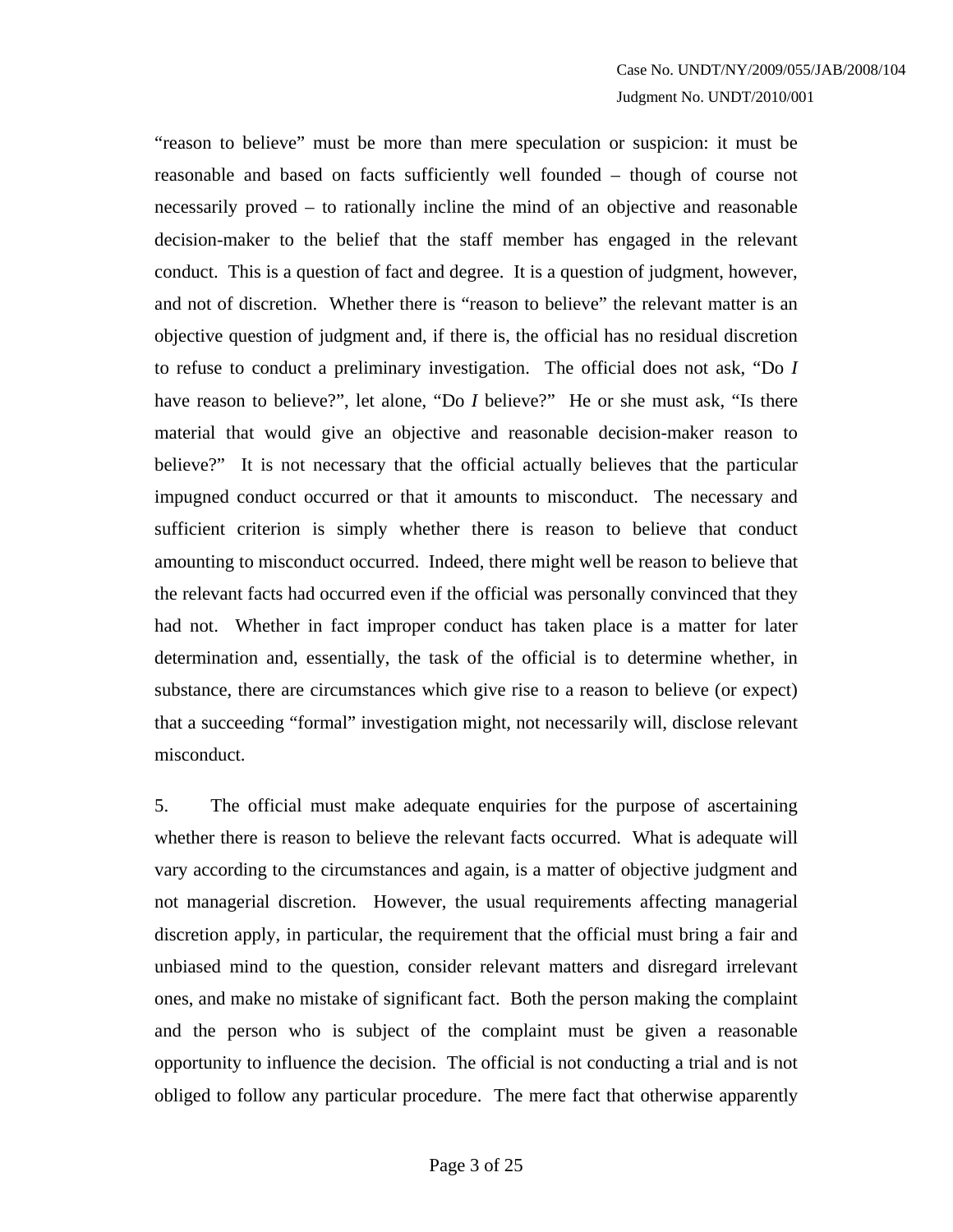reliable witnesses give completely contradictory accounts about the relevant facts will not mean that there is no reason to believe that the impugned conduct did not occur. To the contrary, if there is an apparently reliable witness who says that it did occur, there will almost invariably be reason to believe that it did, even though, because he or she is contradicted, there is also reason to believe that it did not occur. The resolution of this contradiction would be a matter for the preliminary investigation and it may be for the Tribunal to determine if there is an adverse decision by the Administration and the staff member has appealed. Of course, the necessity that the material forming the basis for the belief should be sufficiently reliable to rationally justify the relevant inclination of mind will require at least some enquiries of potentially contradictory material (or contradictory witnesses) as a test of reliability or credibility. Finally, it is necessary for the official to record his or her decision in a way that indicates the factual matters he or she considered sufficient to provide reason to believe that the relevant conduct occurred.

6. Whether this procedure still applies in light of ST/SGB/2009/7 is uncertain. I refer to this issue in the conclusion to this judgment.

### **The facts and evaluation**

7. On 8 July 2008 the applicant was interviewed by a five-member panel for a P-5 post in DGACM. In addition to SA the panel also included a Program Case Officer (PCO) and three other panel members (PM1, PM2 and PM3). On 9 July 2008 the applicant submitted a written complaint to the Assistant Secretary-General for Human Resources Management (ASG/OHRM) requesting an investigation into the conduct of the SA. On 10 July 2008 the applicant was informed that the matter should be referred to his Head of Department (USG) which the applicant immediately did.

8. In his complaint to the USG/DGACM, the applicant alleged that during the interview, and in a way that was not repeated by the other panel members, the SA's behaviour had been "unprofessional, unethical and inappropriate" for the following nine reasons: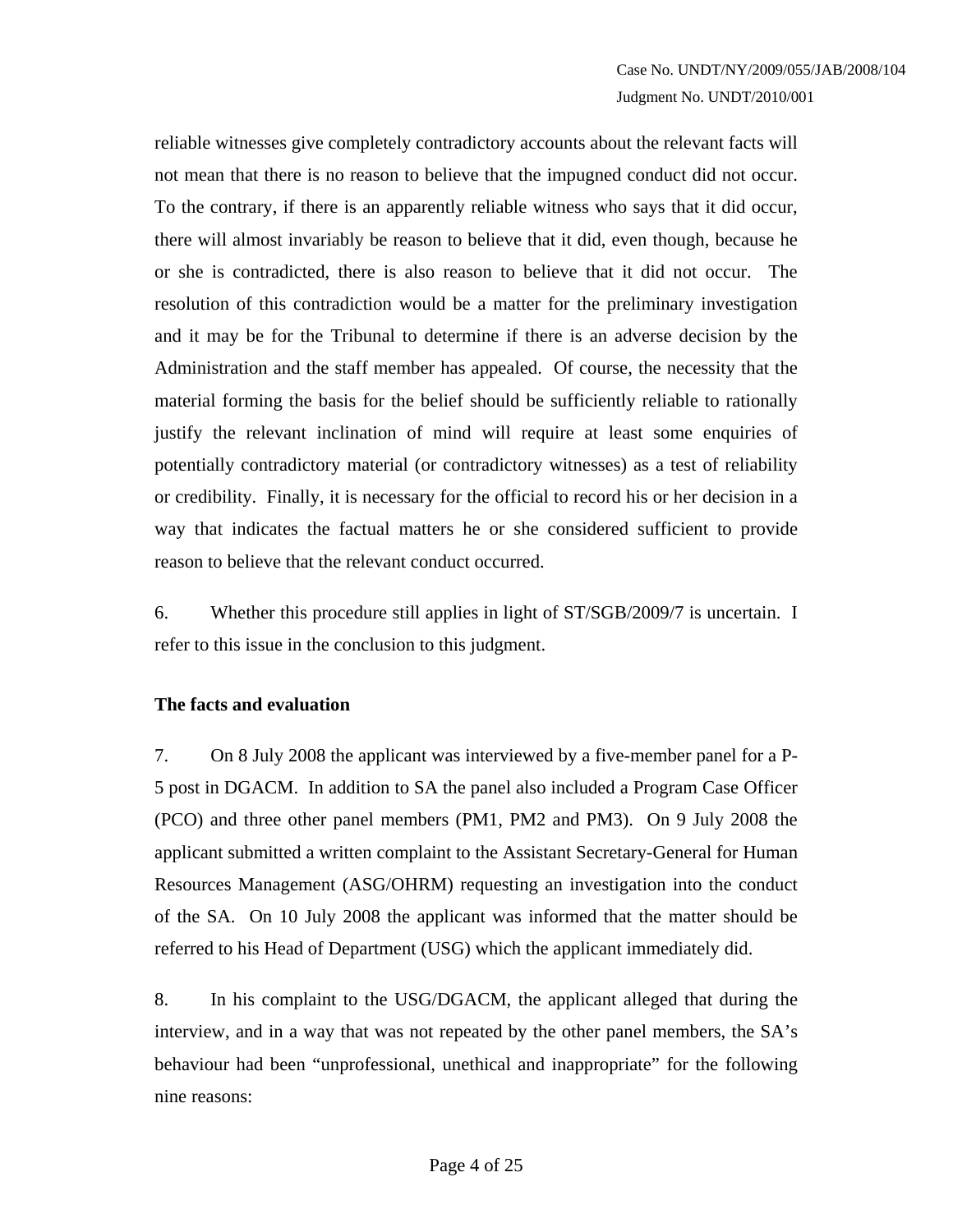- 1 use of inappropriate language
- 2 making sarcastic observations about my answers
- 3 questioning my answers
- 4 questioning OHRM rationale of including specific competencies in the VA and their relevancy
- 5 arguing with other members of the panel
- 6 showing an intimidating posture
- 7 creating a tense and unsettling atmosphere
- 8 asking hypothetical questions
- 9 asking investigation-like questions about issues that have already been answered on

Describing this conduct as "flagrant and blatant indifference and disregard … towards the most basic principles and guidelines of conducting interviews in the United Nations Secretariat", the applicant questioned whether the SA was a suitable person to sit on an interview panel, whether he behaved in the same way to other candidates and "whether he had a hidden agenda in undermining [the applicant's] performance in the interview".

9. On the face of it, if the SA had indeed conducted himself as described by the applicant, he had acted inappropriately and had quite possibly engaged in unsatisfactory conduct justifying the imposition of a disciplinary measure. Much would depend on the degree of inappropriate conduct and the SA's motive. It was not disputed that it was necessary for the USG/DGACM to undertake the initial inquiry to which sec 2 of ST/AI/371 referred.

10. It appears that, as an initial step, the USG/DGACM on 10 July 2008 asked the PCO about what had transpired during the interview of the applicant. He showed him the applicant's allegations. According to the USG/DGACM, the PCO told him that the applicant was tense when the SA followed up on questions about information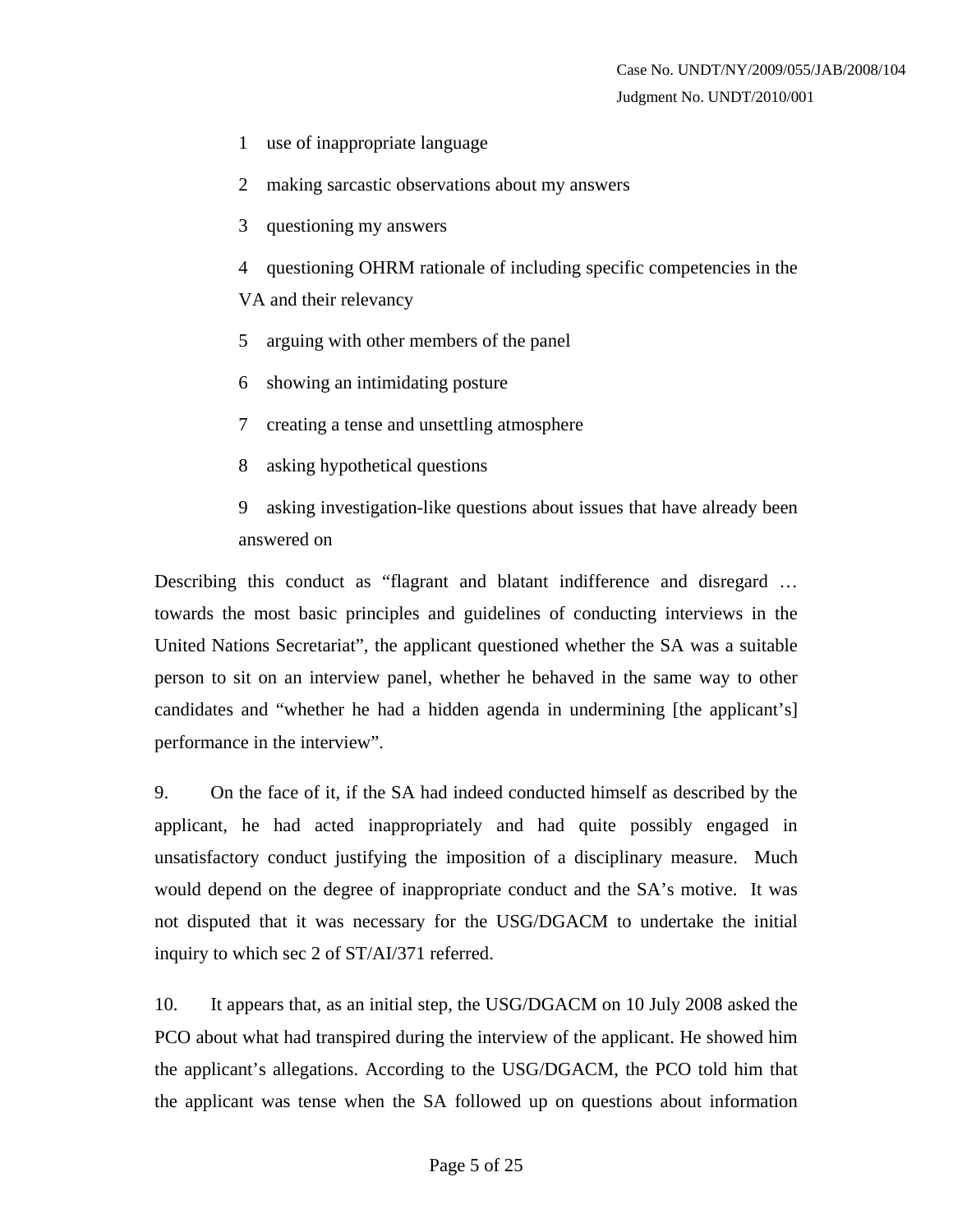technology. On the same day, shortly after this meeting, the USG/DGACM sent the following e-mail to the PCO—

Further to our discussion this morning, and in the light of the reply of OHRM [advising the applicant that he should refer his complaints to USG/DGACM]…and as PCO for this case, please provide me with your comments on the 8 [sic] allegations [against the SA] cited in the note sent to [ASG/OHRM], as well as whether [the SA] showed the same behaviour and attitude, asked the same questions with the rest of the candidates.

In the light of your comments, and in conformity with ST/AI/371, I will decide whether to initiate a preliminary investigation "if there are reasons to believe that a staff member has engaged in unsatisfactory conduct for which a disciplinary measure may be imposed"

The PCO replied on the same day—

Per your instruction, the following are my comments:

Use of inappropriate language: In the sense of choice of words, I did not notice abusive or insulting language.

Making sarcastic observations about my answers: Occasionally [the SA] repeated or summarized [the applicant]'s answer. In a follow up question (such as "So, you would") whether that was sarcasm is a matter of perception. The seating was such that when [SA] was facing the applicant, I had only a side-rear view of [SA] but I didn't feel [SA] was overtly sarcastic.

Questioning my answers: The same as stated above.

Questioning OHRM rationale of including specific competencies in the VA and their relevancy: At one point [SA] did query a point on the VA and sought explanation from [PM1].

Arguing with other members of the Panel: When [PM1] reminded the panel that we should not ask hypothetical questions, [SA] turned and said "Thank you, I know." [PM1] did not respond.

Showing an intimidating posture: There was a tense moment and I was concerned that the conversation was becoming argumentative, whereupon I asked all to keep to the Q&A approach.

Creating a tense and unsettling atmosphere: As stated above.

Asking hypothetical questions: As stated above, [PM1] said we should not ask hypothetical questions. I think [SA] later said something to the effect that although the word hypothetical was used he was not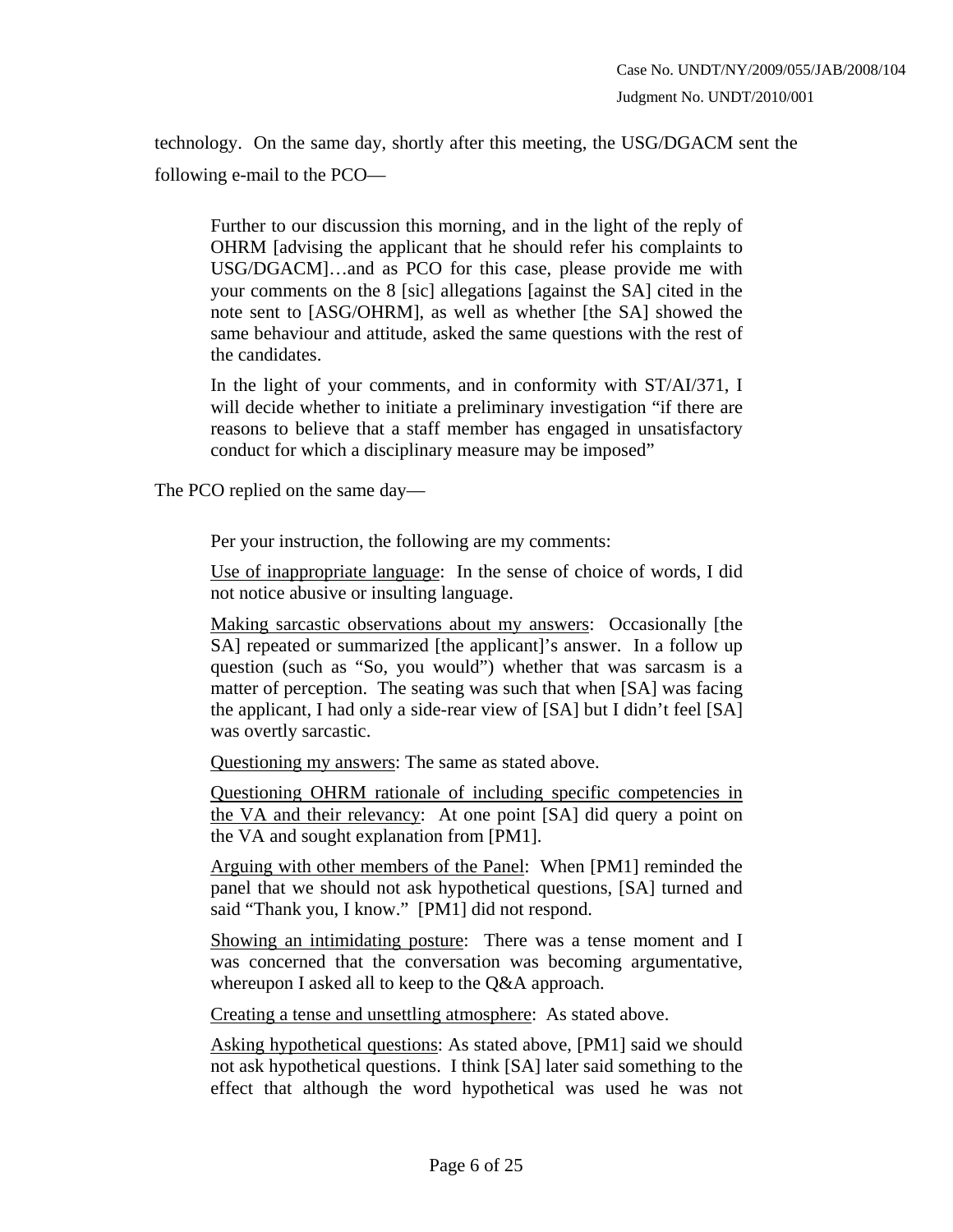pursuing hypothetical questions but just to illustrate. (not in these words).

Asking investigation-like questions about issues that have already been answered on: Same as points two and three.

With regard to the question "whether [SA] showed the same behaviour and attitude, asked the same questions with the rest of the candidates" I report that:

1. The interview did not strictly adhere to a fixed set of questions. The follow up questions in particular were more often that not based on the candidates' foregoing answers.

2. [The applicant] was the first to be interviewed. In the middle of that interview I urged the meeting to keep to the  $Q & A$  format and not to engage in a discussion, and [PM1] reminded us not to ask hypothetical questions. [SA] didn't do either afterward.

3. During the panel discussion after the interview, one panel member remarked that [SA] asked the gender question of [the applicant] but not of the other candidates. [SA] responded that the same issue was implicit in his questions with the other candidates; and that [PM2], for example, did not always ask the same follow up questions, either. [PM2] said he had asked additional questions if the candidate omitted what he wanted to know, but hadn't repeated the questions if the candidate had already addressed the points (my recollection, not exact words).

Since [the applicant] did not cite specific examples as to exactly what made him feel as he did on each point, my comments are very tentative and I'm not sure if I'm not amiss. Other panel members may or may not agree with my observations; for the sake of discretion, I'm not discussing with anyone any issue related to this interview.

Sorry for the lengthy report. Please let me know if I can be of further assistance.

11. On the morning of 11 July 2008 the USG/DGACM e-mailed PM1 to provide her with comments on the "8" (a miscount for nine) allegations made by the applicant and also whether SA conducted himself in the same way towards the other candidates. He indicated that in the light of her comments he would decide whether to initiate a preliminary investigation. The USG/DGACM also expressed some sensitivity about the fact that the applicant had addressed him directly as the Head of Department although, of course, this was done pursuant to the direction of the ASG/OHRM.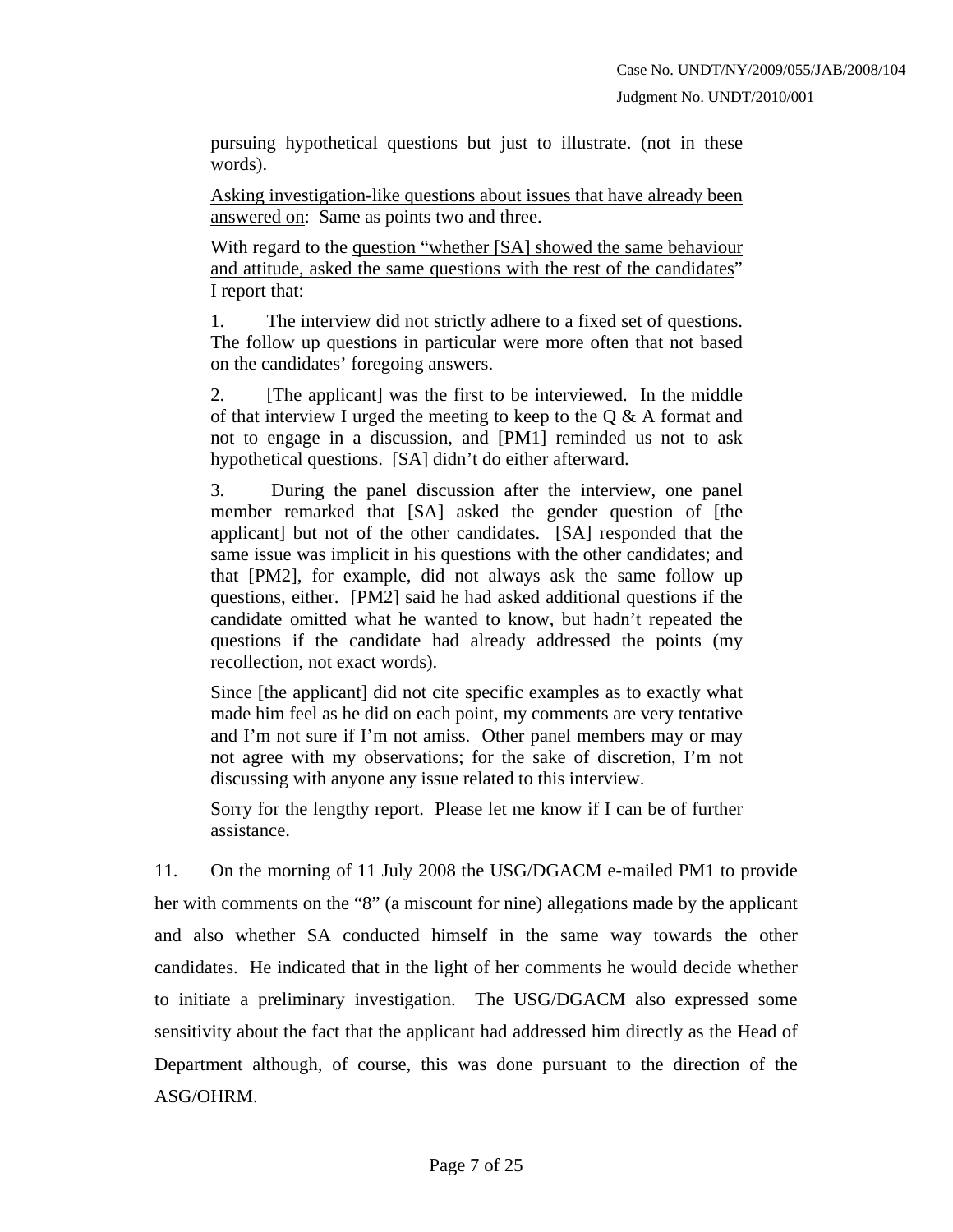12. On 14 July 2008 PM1 responded and pointed out that—

[The applicant] was the first of three candidates to be interviewed. During the interview [the PCO] and I made comments to SA regarding his line of questioning. This was not repeated in the following interviews…

13. Later the same day the USG/DGACM repeated his request to PM1 for comments on the applicant's allegations to which she replied that "to some degree" they were justified. The USG/DGACM did not seek further clarification, though the degree to which the complaints were justified was, as I have pointed out, of critical importance.

14. In the meantime, on the morning of 14 July 2008, the applicant e-mailed the Under-Secretary-General of the Department of Management (USG/DM) (copied to the USG/DGACM) requesting that the entire process of investigation be transferred from DGACM to DM "so as to ensure the highest possible objective and impartial outcome of the investigation", basing this request on "the nature of relationship that exists between any USG/ASG and his/her Special Assistant, and since getting to the bottom of this matter might require widening the scope of staff to be interviewed by the investigation panel".

15. It is a fundamental obligation of all decision-makers to act objectively and fairly, free of bias, favour towards or antipathy against any staff member in respect of whom a decision is to be made. The correspondence of the USG/DGACM reveals a marked inability to satisfy this requirement. The first example of this unfortunate failure is his response to USG/DM of 15 July 2008 (the memorandum) regarding the applicant's e-mail of 14 July. The USG/DGACM described the applicant's reference to the relationship between any USG/ASG and his/her SA as a "blatant slanderous accusation against all USGs/ASGs as it questions their integrity and impartiality, which is objectionable and unacceptable". Of course, the applicant's e-mail was neither slanderous nor accusatory, nor did it question integrity or impartiality except to the extent that removal of the issue was suggested to be optimal in the interests of the integrity and impartiality of the investigation. The USG/DGACM went on to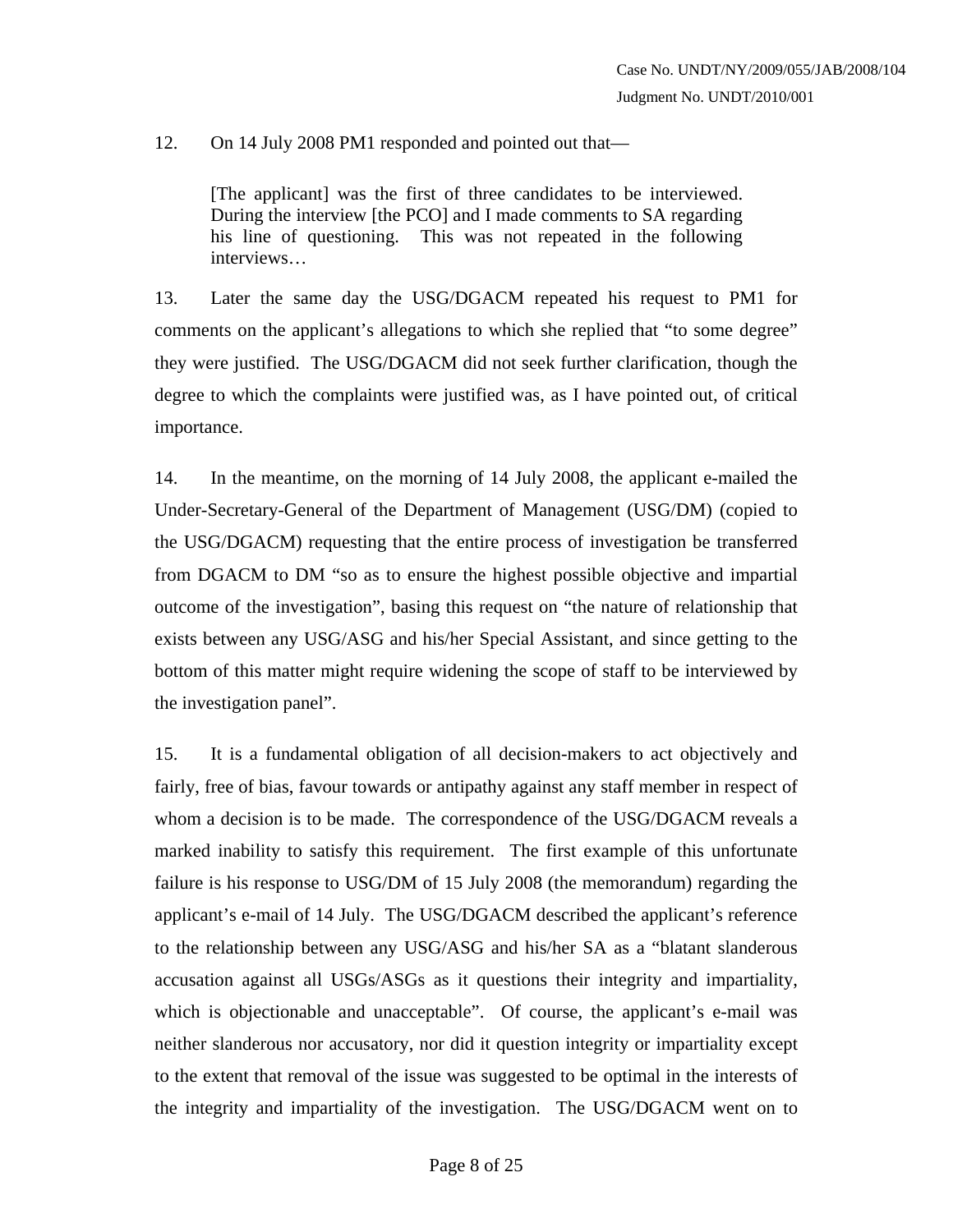characterise the request to transfer the process as an "outrageous slur against DGACM since it implies that, if the investigation is conducted by DGACM, it will be neither objective nor impartial". Certainly, the request suggested the highest objectivity and impartiality would be served by transfer but this was not a slur, nor was it outrageous. He then referred to the (irrelevant, but apparently regarded as adverse) fact that the initial complaint made by the applicant was wrongly addressed to OHRM and earlier assistance given by the USG/DGACM to the applicant in respect of consideration by OHRM of the applicant's past experience. Then, returning to the matter under consideration, the USG/DGACM mentioned that he asked the PCO and a member of the interview panel to send him their comments on the allegations. Why he did not ask all members of the panel for their views was not explained. The memorandum goes on to say —

In light of their responses, and in accordance with Section II, paragraph 2 of ST/AI/371, I have found NO reason to believe that [the SA] has engaged in unsatisfactory conduct, and thus has [sic] decided NOT to undertake a preliminary investigation.

The USG/DGACM, in his evidence, accepted that he had indeed made the decision but asserted that, before making his decision, he had considered more than the information from the PCO and the other panel member (identified from the attachment to the memorandum as PM1). This forms part of a picture of contradiction and confusion which has regrettably required findings seriously adverse to the USG/DGACM's credibility.

The memorandum concludes with the following significant passages —

In the light of the above comments and clarifications, I request that the case be closed as far as the SM's [ie, staff member's] allegations are concerned.

As for the slanderous accusations and aspersions that the SM casts on all USGs/ASGs and on DGACM, I formally request that you deal with them in accordance with the relevant disciplinary measures and procedures.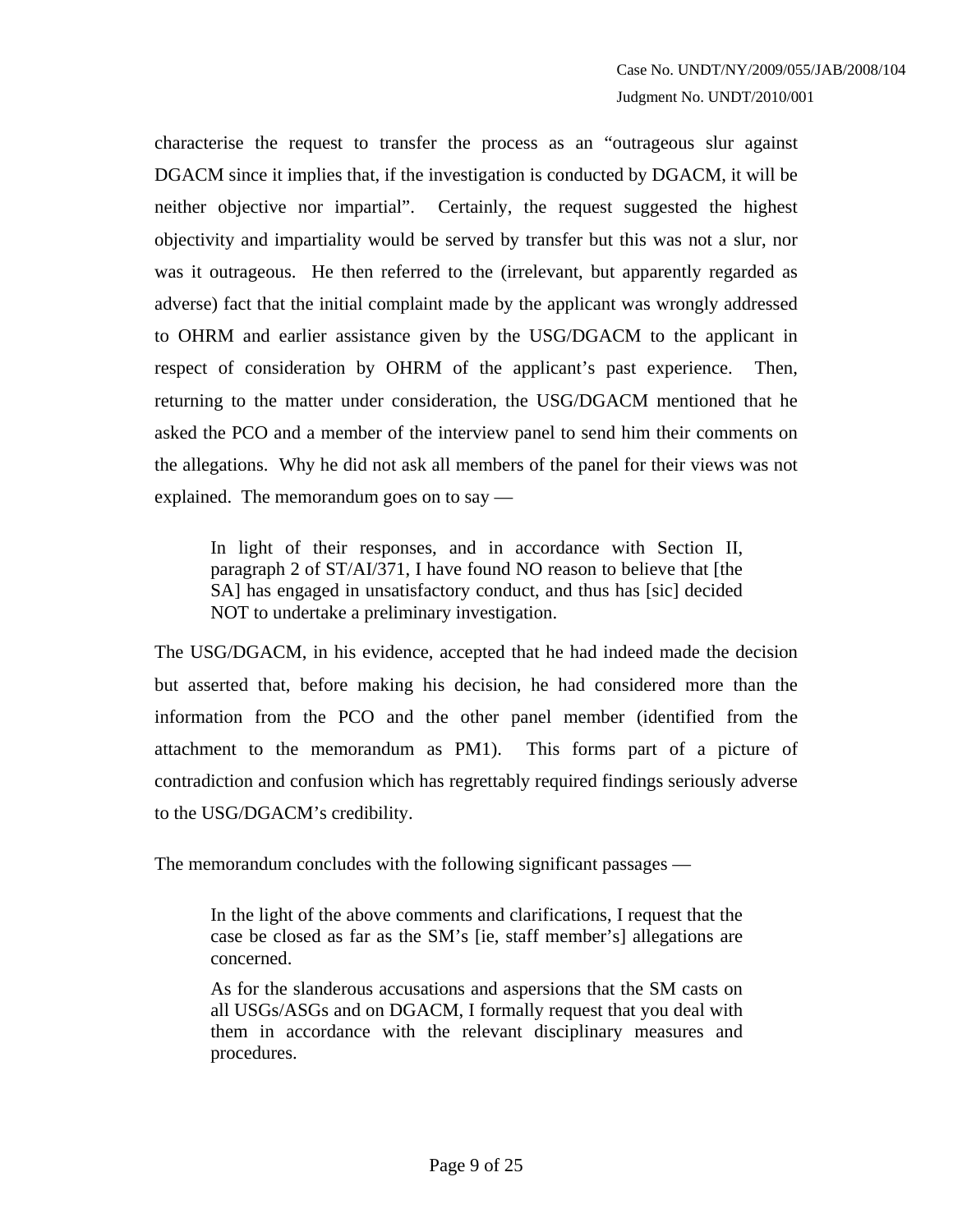16. It is clear that the USG/DGACM's request that the applicant's "case be closed" was based upon two considerations: the first was that, as he had already decided that the prerequisites for a preliminary investigation had not been satisfied, there was nothing to be transferred for decision (which, as mentioned below, was designed to preempt any transfer); and the second was that the request was based on what the USG/DGACM characterized as "unjustified slander". That the "allegations" mentioned in the first of the above paragraphs are those made by the applicant in respect of the conduct of the SA is made very clear by the use of that very term in the first sentence of the memorandum concerning that matter, which is as following: "With reference to Staff Member [the applicant]'s e-mail dated 09/07/2008 to ASG/OHRM in which he makes allegations about the professional conduct of a member of the interview panel, [SA]".

17. The applicant's e-mail of 14 July 2008 to USG/DM was cast in language that was both reasonable and respectful. The response of the USG/DGACM of 15 July to the USG/DM demonstrated not only unseemly arrogance and personal sensitivity but gross exaggeration and lack of judgment. The concluding request that action be taken against the applicant was absurd and retaliatory, demonstrating, together with the comments to which I have already brought attention, that the USG/DGACM was incapable of dealing with the applicant's claims objectively or rationally. It was weakly suggested by counsel for the respondent that the last sentence quoted above was not aimed at the applicant but was a request that the ASGs and USGs against whom the applicant had made implied aspersions, together with him as the DGACM, should be the subjects of an initial inquiry under the disciplinary procedures rather than the applicant. I reject this interpretation but observe that, had it been correct, this would demonstrate an equally irrational overreaction.

18. It was also submitted on behalf of the respondent that, although purportedly sent in the USG/DGACM's name, he may not have been responsible for the language of the memorandum and it may not have been sent on the date it bears. I reject the former submission because of the USG/DGACM's answers which repeatedly both explicitly and implicitly accepted authorship. The USG/DGACM also several times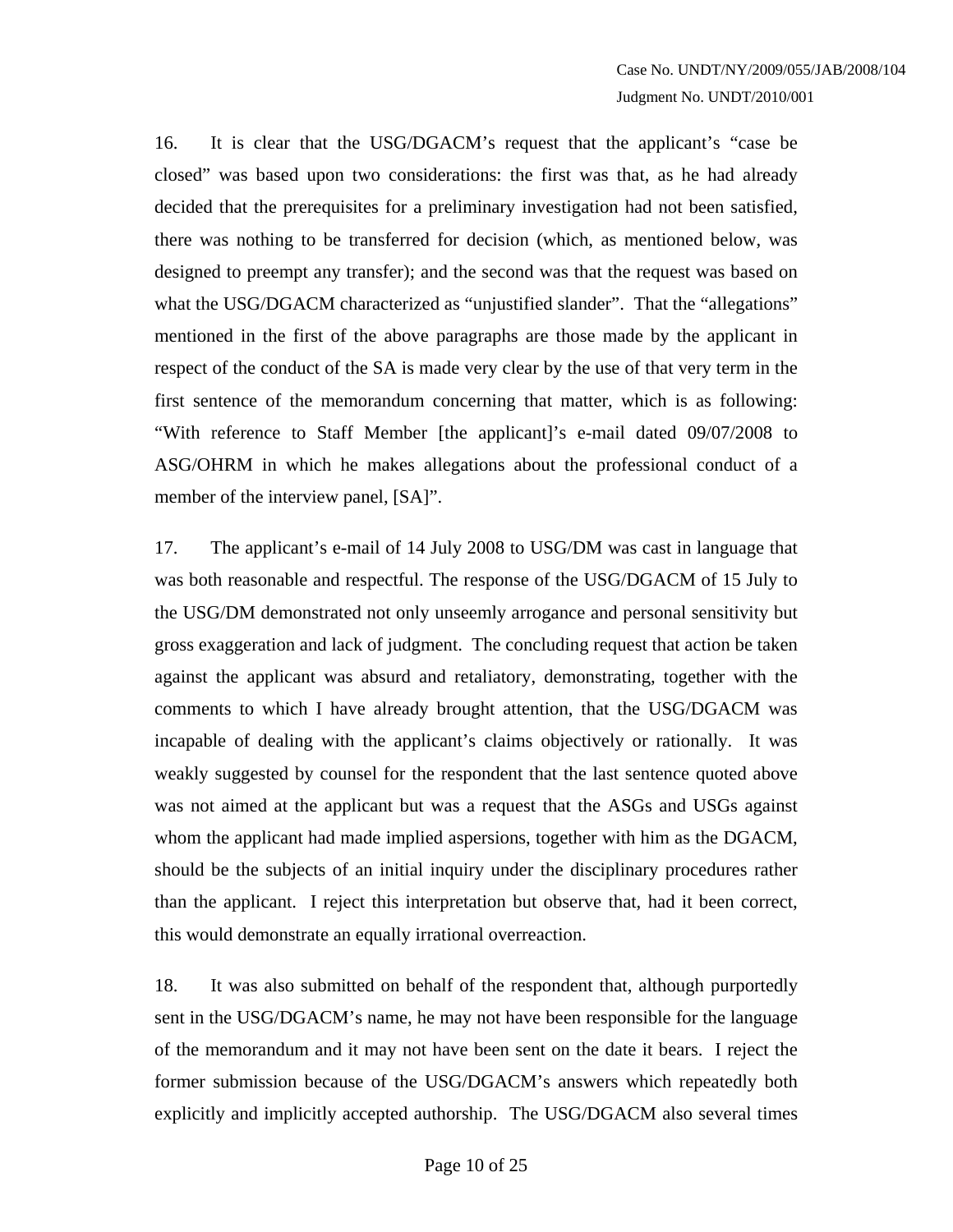accepted both that the document was created on 15 July 2008 and that it was sent on that day. The electronic trail would be easily verifiable (for example, from USG/DM's end) and, in the absence of any evidence throwing doubt on the matter, I also reject the latter submission. I would point out, however, that if it was indeed not sent until 17 July, it was significantly misleading in that by that date the USG/DGACM had been e-mailed by PM2 and PM3 with further information that significantly supported the applicant's complaints and would have required any fairminded decision-maker to reconsider the earlier decision but which was not mentioned.

19. It is necessary that I deal with other inconsistencies before returning to the USG/DGACM's testimony about the memorandum.

20. At trial the USG/DGACM testified that on 14 July 2008 he had been given the matrix containing the candidates' scores, which he considered for the purpose of determining the applicant's complaints. There are two substantial and convincing reasons for doubting the truthfulness of this evidence. The first is that, despite there being every reason to include it as a matter supporting his decision to refuse a preliminary investigation, the memorandum does not mention it; and the second is that it is not mentioned in a witness statement forwarded to the respondent's counsel on 18 September 2009, disclosed pursuant to case management directions and tendered in the proceedings. That statement is as follows —

Having taken immediate action on this matter with all panel members upon receipt of the applicant's complaint, I interviewed [SA] on the  $15<sup>th</sup>$  of July, and asked him to explain his reasons for the actions described in the accusation. I then requested that he respond in writing to each issue, which he did on 16 July (see attached). As a result of my review of this input, together with a verbal explanations made to me, and the collective input of the other panel members, in particular, the detailed answers of [the PCO], I determined that no improper behaviour had taken place, and that a further investigation into the matter was not warranted.

This statement contains a number of significant inaccuracies with which I later deal. It is sufficient for present purposes to point out that it does not suggest that the matrix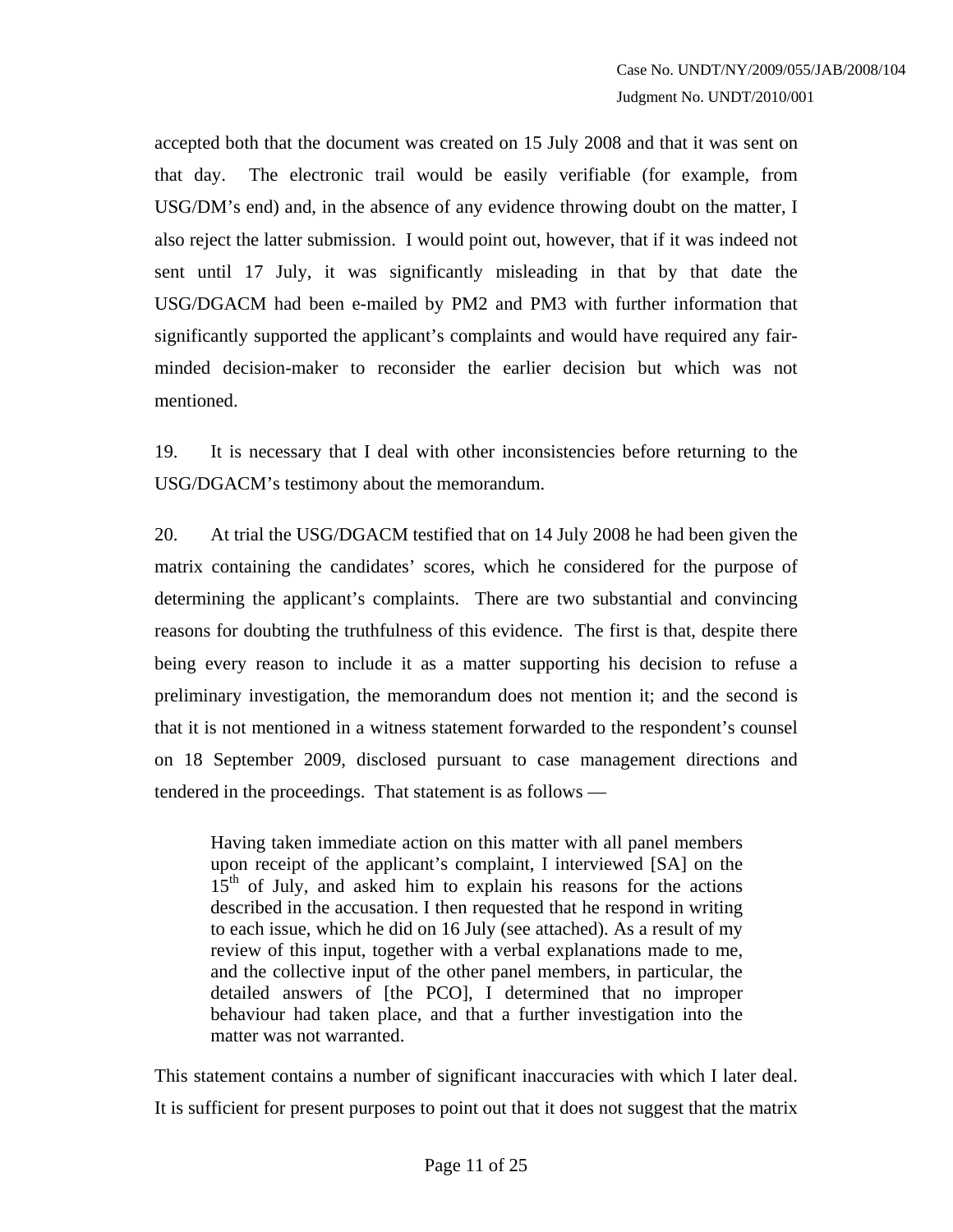played any part at all, let alone a significant part, in the USG/DGACM's decisionmaking, with no reason for omitting it unless it had not in fact been considered.

21. In his testimony, the USG/DGACM also pointed out that the applicant's total score (134.5) was the highest (the others were 127 and 92.5). He said that this showed that SA had not attempted to cause the applicant's candidacy to fail. He claimed to have relied on this overall score as evidence that the behaviour of SA had not adversely affected the outcome of the interview and was not motivated by ill-will towards the applicant. I leave aside the obvious illogicality in what the USG/DGACM claimed was his reasoning to point to the individual scores given by SA on the one hand and the other panel members on the other. In that respect the matrix is indeed revealing. So far as each of the categories of professionalism, teamwork, technical, leadership, managing performance and communication were concerned, the SA gave the applicant the *lowest* score of all the panel members. For the remaining subject (planning) he gave the same score as the other panel members. The total score given by SA to the applicant was about 20% less than the average of the other scores. In respect of the other applicants, however, SA gave them significantly *higher* scores on every category than did any of the other panel members, the totals being about 30% and 15% higher than those of the other panel members. These are significant differences. Far from the matrix refuting the applicant's complaints, it gave the suspicion of bias some real support and certainly provided no rational, let alone reasonable, basis for the USG/DGACM's conclusion that there was no bias. These numbers, of course, might well have been explained; without explanation, they should have been a warning signal that something might well have gone awry and explanation would have been sought by any competent and fair minded decision-maker. However, the USG/DGACM nowhere mentioned them and obviously failed, by oversight or worse, to take them into account. Furthermore, the SA's written response (of 16 July) to him does not explain his marks and I infer that he was not asked to do so. The failure to ask such an obvious question indicates that the USG/DGACM either did not think of it or decided that he would not ask it or (overwhelmingly the most likely) that he did not look at the matrix at all at that time.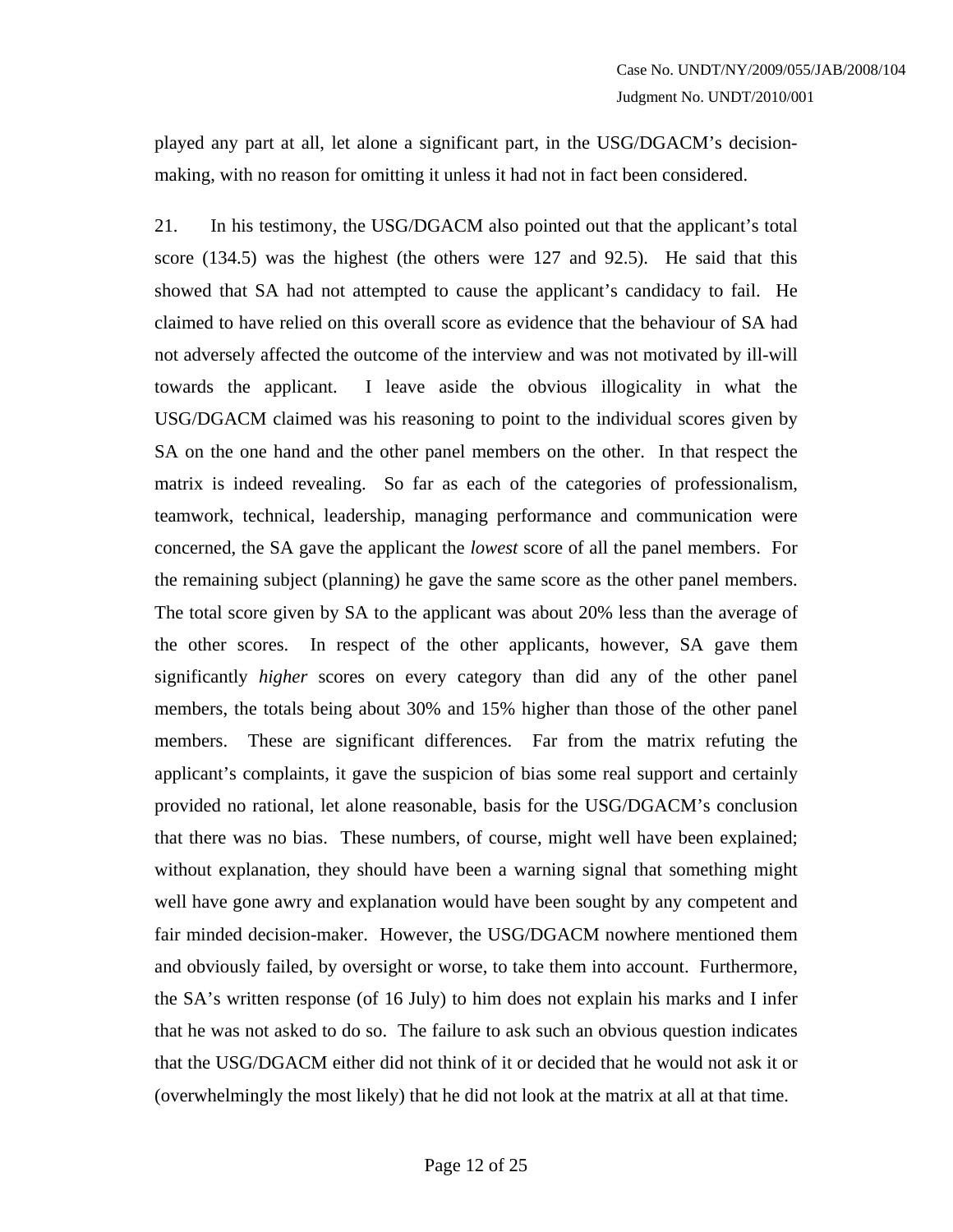22. The suggestion in the USG/DGACM's evidence that the ultimate total scores showed that the applicant's complaints were unjustified or that SA was unbiased is a plain *non sequitur*, demonstrating that he either did not give any genuine consideration to the matrix, in which event he should not have relied on it, or, if he did, that he refused to consider the inevitable logic of the numbers, in which event he was dishonest. The relevance of the matrix to the decision was raised for the first time in the USG/DGACM's testimony and, as the document was not in court at the time (it was supplied after the hearing), he could not be cross-examined on it. In fairness, I decline to conclude that he was dishonest.

23. The USG/DGACM said in evidence that he had interviewed the SA on 15 July 2008 and that, in part, he had relied on SA's explanations of what occurred in concluding that there should be no preliminary investigation. Whether indeed the USG/DGACM did speak to the SA on 15 July is uncertain, but he certainly responded in writing by e-mail addressed to the USG/DGACM on 16 July. It is not necessary for present purposes to analyse the SA's response but it is fair to say that, if accepted, it appears that the SA acted reasonably. At the same time, the SA was not an objective observer and was placed in the position of justifying his conduct. This was a factor which the USG/DGACM should have taken into account. Of more immediate significance is that, as will be recalled, no reference is made by the USG/DGACM in his memorandum to having interviewed the SA. Not only is no such reference made but its omission is inconsistent with the necessary implication of his expressly stated basis for his decision, namely that the information he had obtained from the PCO and, implicitly, PM1, was the information he had relied on. The USG/DGACM explained his omitting any reference to the SA as a desire to keep the memorandum brief. This is simply not credible: first, the mention of the name and an interview would add only a few words; secondly, he had every reason to mention the interview in justification of his decision; and, thirdly, as mentioned, the clear implication derived from referring to the other panel members. It is not reasonable to accept the truthfulness of the USG/DGACM's evidence that he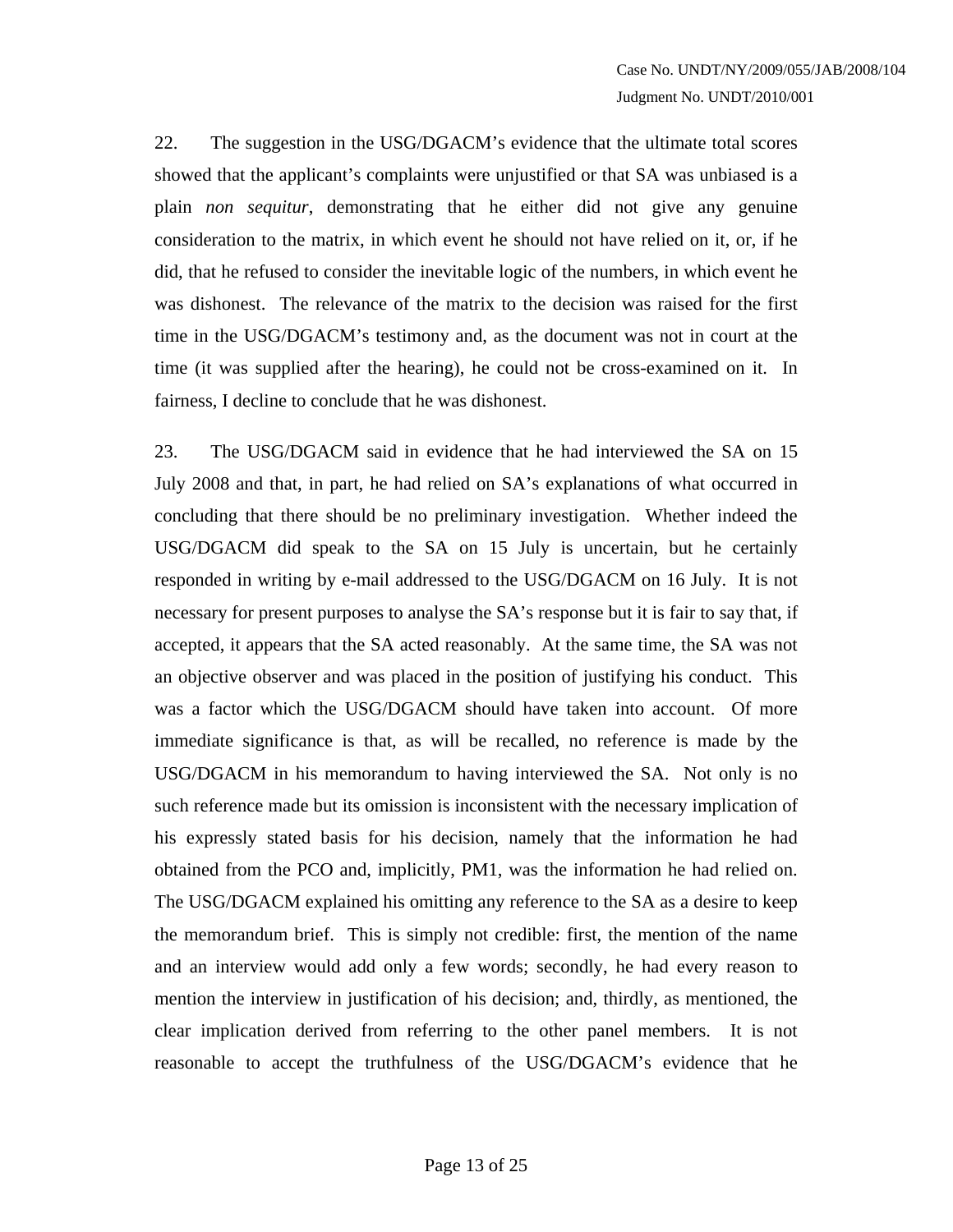interviewed the SA before he made the decision to refuse the preliminary investigation.

24. On the afternoon of 15 July 2008 the USG/DGACM sent emails to PM2 and PM3, asking them to provide comments by 16 July on the allegations made by the applicant about the conduct of the SA. It could be inferred that these e-mails were sent before the memorandum of 15 July was drafted but it is clear that the USG/DGACM had decided to reject the applicant's complaint before he had obtained the responses, although it is obvious that no sensible decision could be made without obtaining information from all the panel members. The PCO's report, whilst not asserting any misconduct on the SA's part, was in guarded language and in some respects mildly critical and certainly gave SA's behaviour less than unqualified approval. In my opinion, any person in the USG/DGACM's position who examined this report with reasonable care and objectivity could not have been comfortably of the view that nothing untoward had occurred. These doubts would have been confirmed in the mind of any competent examiner by PM1's e-mail of 14 July and emphasized the vital importance of obtaining more precise information from her and the opinions of the remaining panel members before making a decision that there was no reason to believe that unacceptable conduct of the relevant kind had occurred.

25. One naturally asks why the USG/DGACM did not wait to obtain this material before making his decision. Logically, the only possibilities are that it was either done carelessly or deliberately. There are four significant facts to put together. First, the USG/DGACM felt badly insulted by the applicant's request for a transfer and inferred that the applicant had implied that he (the USG/DGACM) was unfit to make the decision; secondly, if the decision were made by him, there was nothing to transfer; thirdly, not only was what the PCO or PM1 had said insufficient to demonstrate that there was no reason to believe that no unsatisfactory conduct had occurred but, if anything, supported to a greater or lesser degree the applicant's allegations; and fourthly, the applicant was a witness to the events and his statement was entitled to some credibility (as was that of the SA), but it was completely left out of account as irrelevant. It is simply impossible to accept that any competent and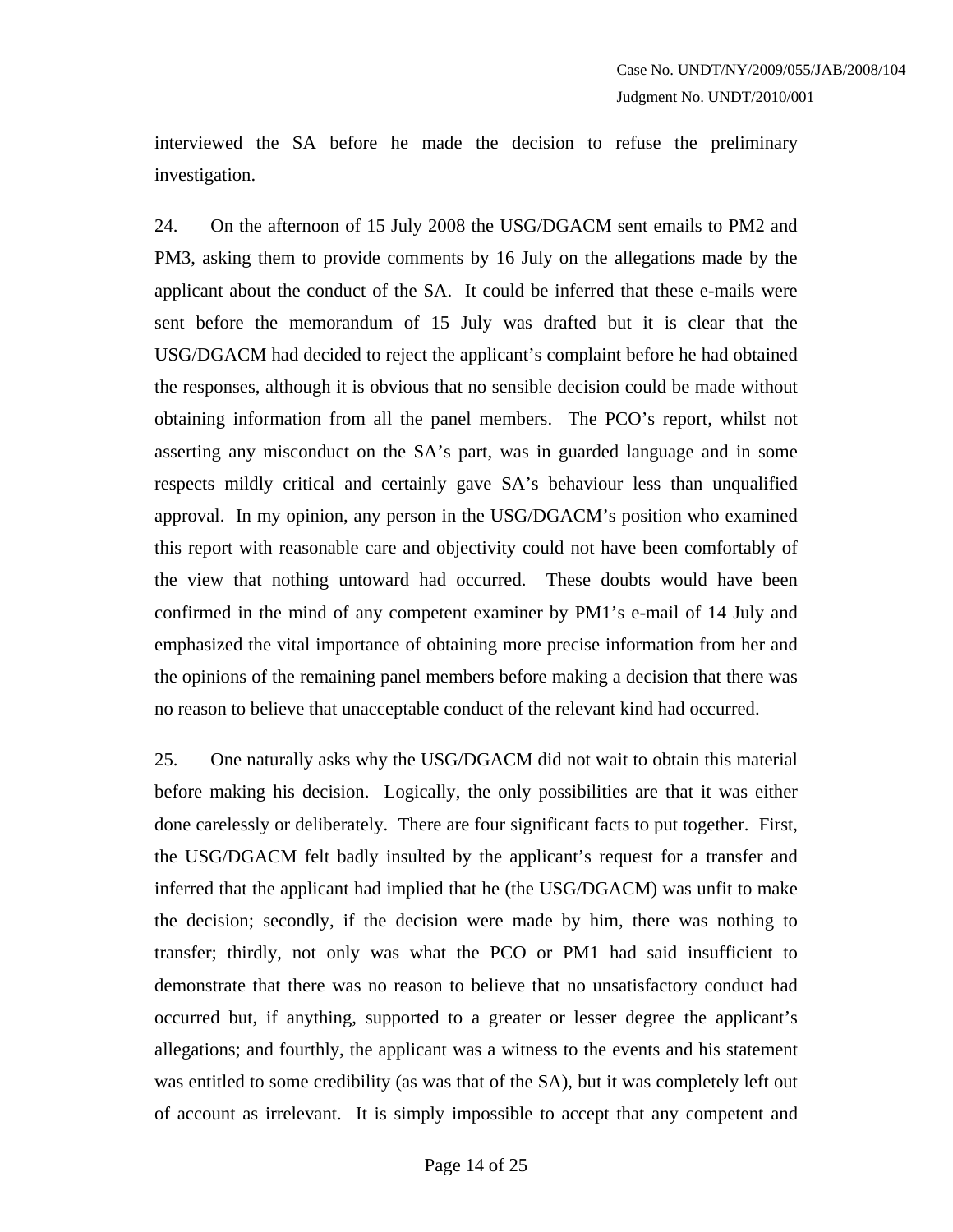objective decision-maker could have decided on this material that there was no reason to believe that SA had not conducted himself unsatisfactorily. It might not have been enough to establish reason to believe that unsatisfactory conduct occurred but it was overwhelmingly enough to establish that further information from the panel members was required. In my view, the only reasonable explanation for the USG/DGACM's decision of 15 July was that he wished to preempt the requested transfer to the Department of Management and decide the matter himself. After all, this was the logical and likely (and actual, as it turned out) consequence of his actions and it is usually reasonable to infer that people intend the logical and likely consequences of their actions. Incompetence is an alternative explanation but I saw no evidence of this.

26. On 16 July 2008 PM2 responded (the numbers refer to the above-listed complaints)—

1. Points 1, 2, 3, 4, 8, and 9 have merit.

2. Points 5, 6 and 7 are subjective.

This was, of course, critical of the SA's conduct and gave substantial support to the applicant's complaints. PM3 also replied on 16 July 2008 saying—

I found the interview uncomfortable but am willing to discuss further with the official investigation panel.

The USG/DGACM responded to this email a little over an hour later—

The four other members of the Panel have sent me their comments. I will decide, in the light of the comments made by all panel members, whether to set up an official investigation panel. So, I ask you to send your comments on the 9 allegations.

The second sentence was untrue since, according to the memorandum, he had already decided on 15 July that there was not going to be a preliminary investigation and had done this on the basis of reports from the PCO and PM1.

27. On 17 December 2008, the Executive Officer of DGACM (the EO) sent to the then acting chief of the Administrative Law Unit what were described as "the updated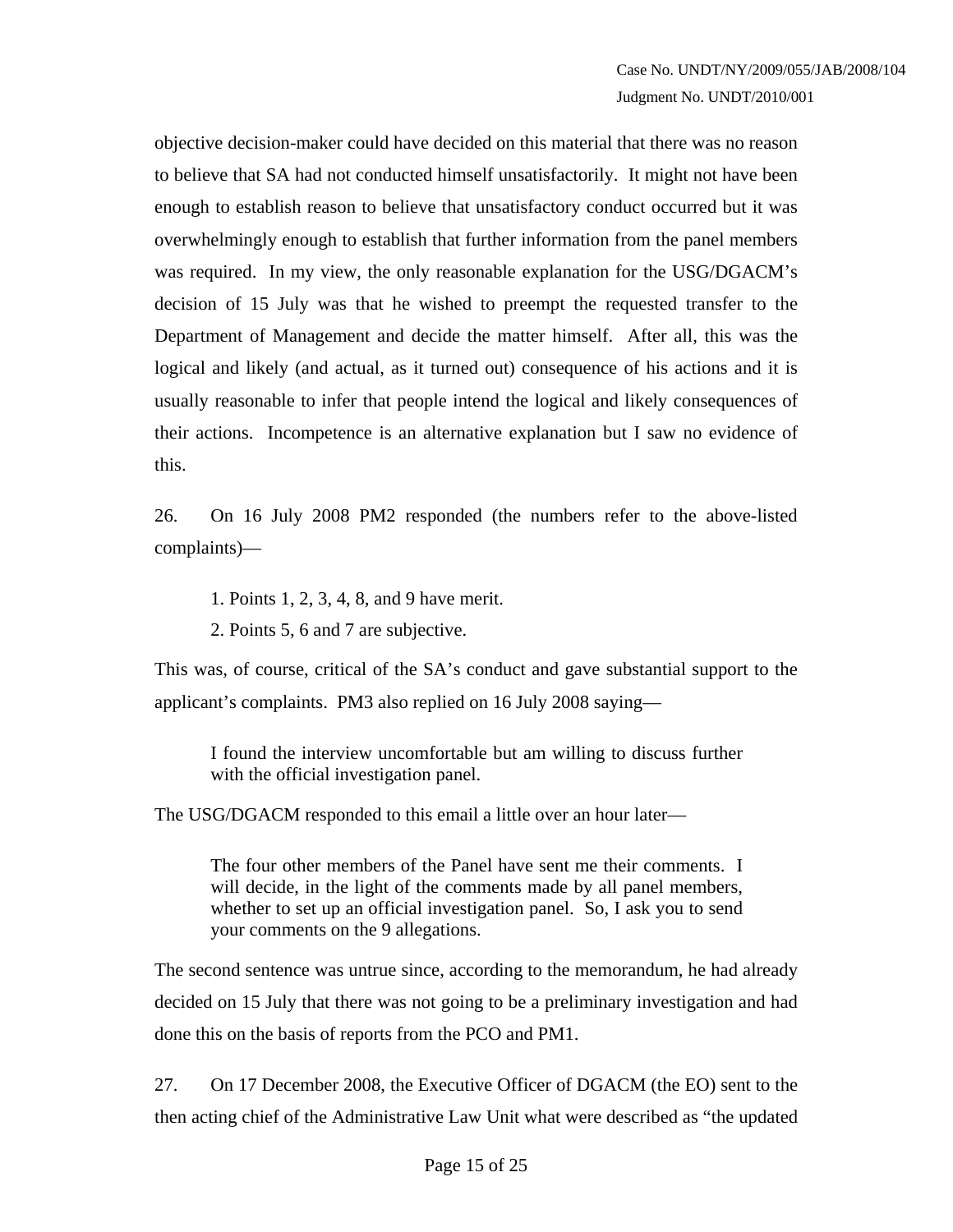comments of DGACM to the statement of appeal made to the Joint Appeals Board". The comments state that the USG/DGACM had sought information from all the panel members "upon receiving the complaint" and "carefully reviewed" the responses of all panel members. This was not true: as at the date of his decision on 15 July 2008 he had reviewed only two. These comments referred to the PCO's detailed account, noting only the assertion that the applicant "did not cite specific examples as to exactly what made him feel as he did on each point". This scarcely was a fair summary of the PCO's statement: the point to which reference was made was taken at the end of the statement by way of explaining the tentative nature of the opinions expressed, some of which gave some support to the applicant, and pointing out that the other panel members might have different observations. In relation to the other panel members the EO stated that —

…at least one panel member did not support the [applicant's] claims on points 1,2,5,6 and 7, while some panel members did not comment on some or all of the points.

This was a serious misstatement of the effect of the responses. The first reference was plainly to the response of PM2, who in fact did support the applicant's claim in respect of points 1 and 2 (as well as 3,4,8 and 9) whilst, in respect of points 5, 6 and 7 merely stated that they were subjective. The other panel members gave additional support to a greater or lesser extent to the complaints, which was not followed up by the USG/DGACM. The EO denied that the applicant had not received fair consideration for the position, citing the nature of the procedures and commenting that the "PCO confirmed that even if the comments and ratings of the [SA] were excluded from the evaluation exercise, the [applicant] would not have been one of the finally recommended candidates". This also was rather less than frank. The fact is that the applicant was recommended by the interview panel and submitted for appointment by the Head of the Department, ie, the USG/DGACM, to the Central Review Board (CRB), which, however, requested his removal from the roster because of a failure to satisfy one of the formal requirements of the position. The EO's comments on the substance of the appeal went on to refer to a submission in the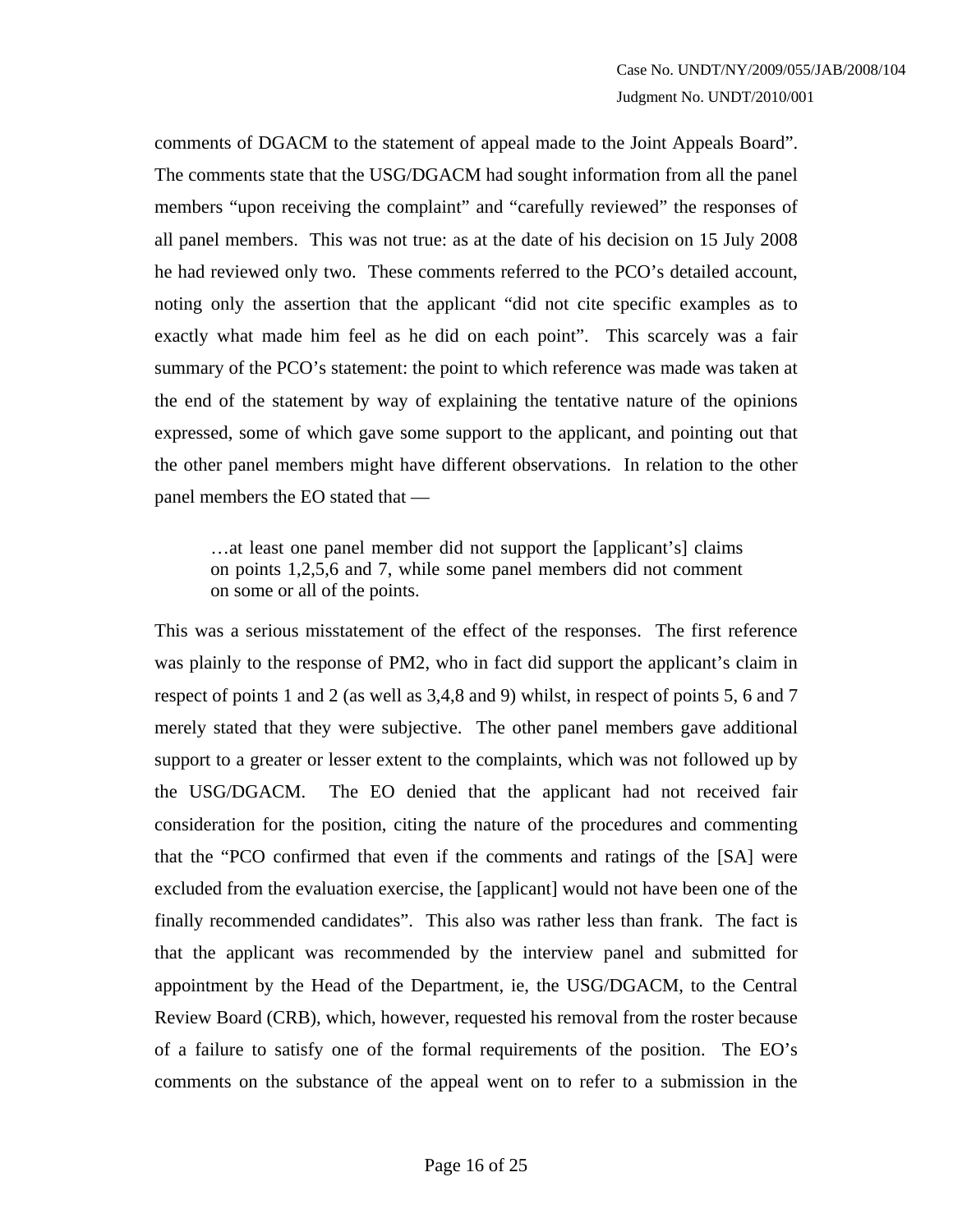applicant's statement of appeal that the USG/DGACM had abused the privileges of his post and acted without transparency and responded —

Needless to say, the staff member has crossed every ethical principle and all permissible and legal boundaries by leveling such serious allegations against the USG. To call into question the integrity of the USG based upon this decision borders on insubordination.

This was a gross exaggeration and entirely inappropriate personal attack on the staff member, whose allegations had an entirely proper foundation and rather should have led the USG/DGACM to self-reflection and contrition. When cross-examined about the EO's comments, the USG/DGACM denied any authorship and said he was on vacation at the time it was created and sent. Accordingly, I have not taken it into account in respect of assessing his credibility.

28. The memorandum of the EO is discussed as an example of a submission which should not have been made and language should not have been used. It is not the responsibility of an official to take the position of an advocate and make tendentious submissions of this kind in these circumstances. The ALU is entitled to receive and an EO is obliged to provide an objective, fair and balanced discussion of the issues for the purpose of assisting the ALU to understand the true position, not an attempt to spin the facts. A direction, if there be one, from a senior official to do otherwise is grossly improper and should not only be ignored but reported.

29. To resume the narrative of events, PM3 replied to the USG/DGACM's query at 8am on 17 July 2008, again giving some support to the applicant's complaints —

"Regarding the 9 allegations, it is my opinion that some of them are founded."

The USG/DGACM did not bother to make the obvious enquiry as to which of the allegations were founded and in what particular respects but, some ten minutes later, simply sent the responses of all five panel members to the Officer-in-Charge of OHRM (OIC/OHRM) with a copy to USG/DM, referring to a discussion on 15 July 2008 and his "Note [ie, the memorandum of 15 July] of the same date" – incidentally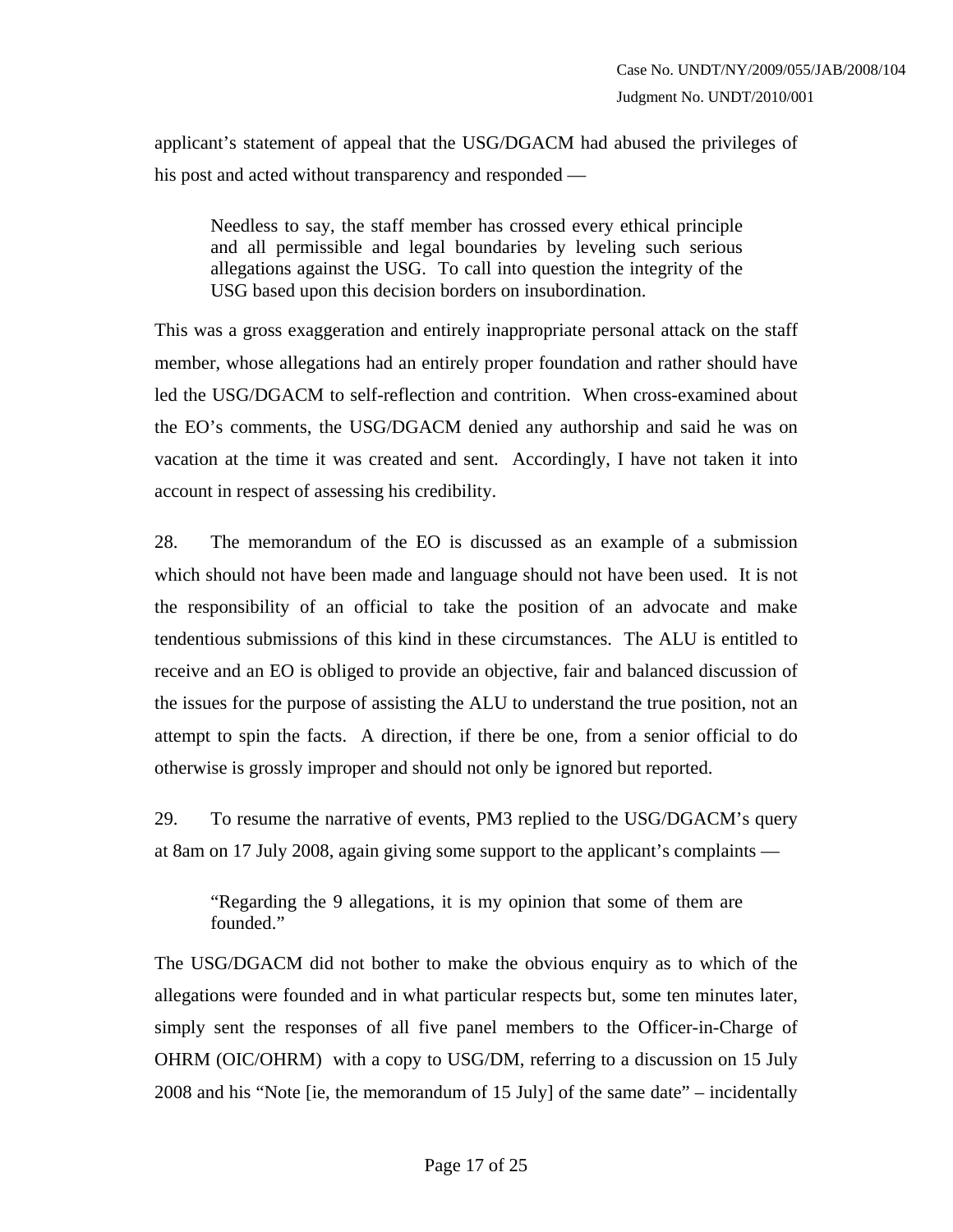establishing its correct place in the chronology of events. In his evidence the USG/DGACM said that the conversation with the SA occurred on 16 July but I prefer the contemporaneous document and infer that it occurred on 15 July.

30. It is evident from the e-mails of PM1, PM2 and PM3 that they were in a position to give further information about SA's behaviour and every reason to believe that the information was likely to be critical rather than supportive. the USG/DGACM, of course, should have sought more specific information – certainly there was more than sufficient to raise a reasonable suspicion that SA's behaviour was not all that it should have been. If, (as he claimed in his evidence), he had decided to make further enquiries in order to assist OHRM, why did he stop at this point?

31. The USG/DGACM said that he made no further enquiries because on 17 July 2008 he signed the submission for filling a vacancy to be considered by the CRB and, as I understand his evidence, he was concerned that any investigation into the propriety of the selection interview might delay the recruitment process beyond the time agreed between him as USG and the Secretary-General, and thus reflect upon his performance. He said that, if it had not been for this time constraint, he would have made the further enquiries. Accordingly, he allowed his own interest to affect the adequacy of the enquiry.

32. The USG/DGACM was asked for his reasons for refusing the applicant's request for a preliminary investigation. He testified that he had three factors in mind when he decided that there was no room for a preliminary investigation: first, the marks given to the applicant during the interview; the second, the PCO's detailed comments; and the third was the SA's response to the questions about his conduct. It will be seen at once that these differ in the first and last respects from his memorandum. Even accepting that the difference is simply a failure of recollection, it is obvious that the more reliable evidence is the contemporaneous written record and accordingly I reject this testimony. I point out also that it leaves out of account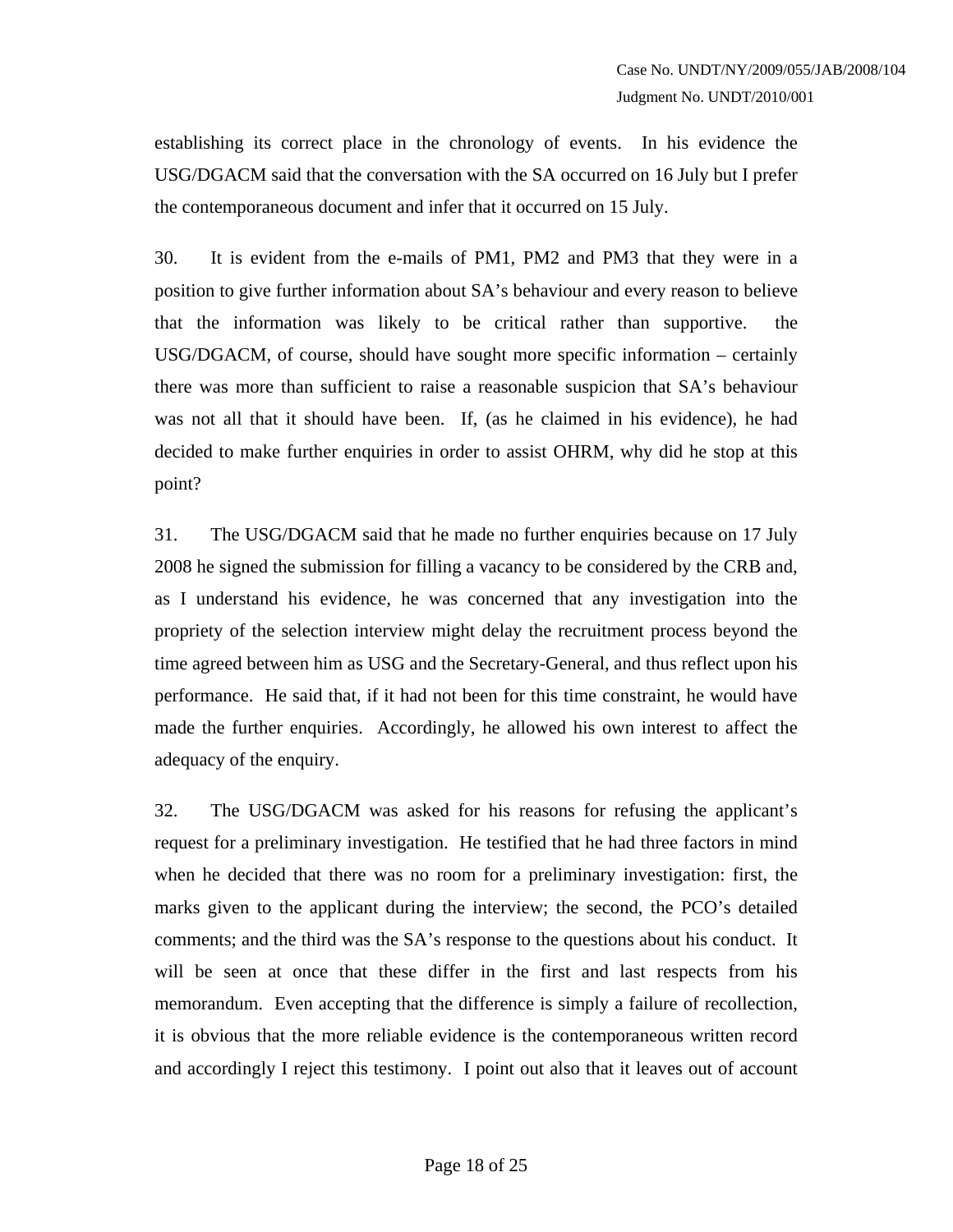the information from PM1, PM2 and PM3, quite apart from the complaint of the applicant.

33. At trial the USG/DGACM testified that, from his point of view, the initial inquiry was completed on 15 July 2008 but that he thought that, in light of the applicant's request for transfer, it might still be considered by USG/DM. He said that his attitude was that, in light of the applicant's request for a transfer and what he considered to be allegations against his objectivity and impartiality, he had passed the matter on to OHRM for further investigation of the applicant's claims if it was thought to be appropriate. He said that he spoke to the OIC/OHRM on 16 July 2008 about the case and told her that since the applicant wanted the investigation to be conducted in the DM, they could do so if they wished and he agreed to send her the emails from the panel members. The USG/DGACM also said that he made the further enquiries after he sent the memorandum in order to assist OHRM in making any preliminary investigation which it might think appropriate to make and that he had passed the matter over. This shows, of course, that he did not regard the information from the other panel members as material to the decision he had already made although, as I have already pointed out, he claimed in his e-mail to PM3 that the information was required for *his* consideration of the question. When it was pointed out to him that, far from passing the matter over, he had, on the contrary, requested that the case be closed, his explanation amounted to confused attempts to rewrite the crucial passages in the memorandum and repetition of his claim. Nor could he give any credible explanation for telling PM3 that the matter was still under consideration by him. In fact, the USG/DGACM made no genuine attempt to deal with these issues.

34. There is in evidence an e-mail dated 17 July sending to OIC/OHRM the comments of all the panel members but it does not refer to any discussion of 16 July. It says—

Further to our discussion on 15 July, and to my Note dated 15 July on the above-mentioned subject ["Request for Investigation, Interview for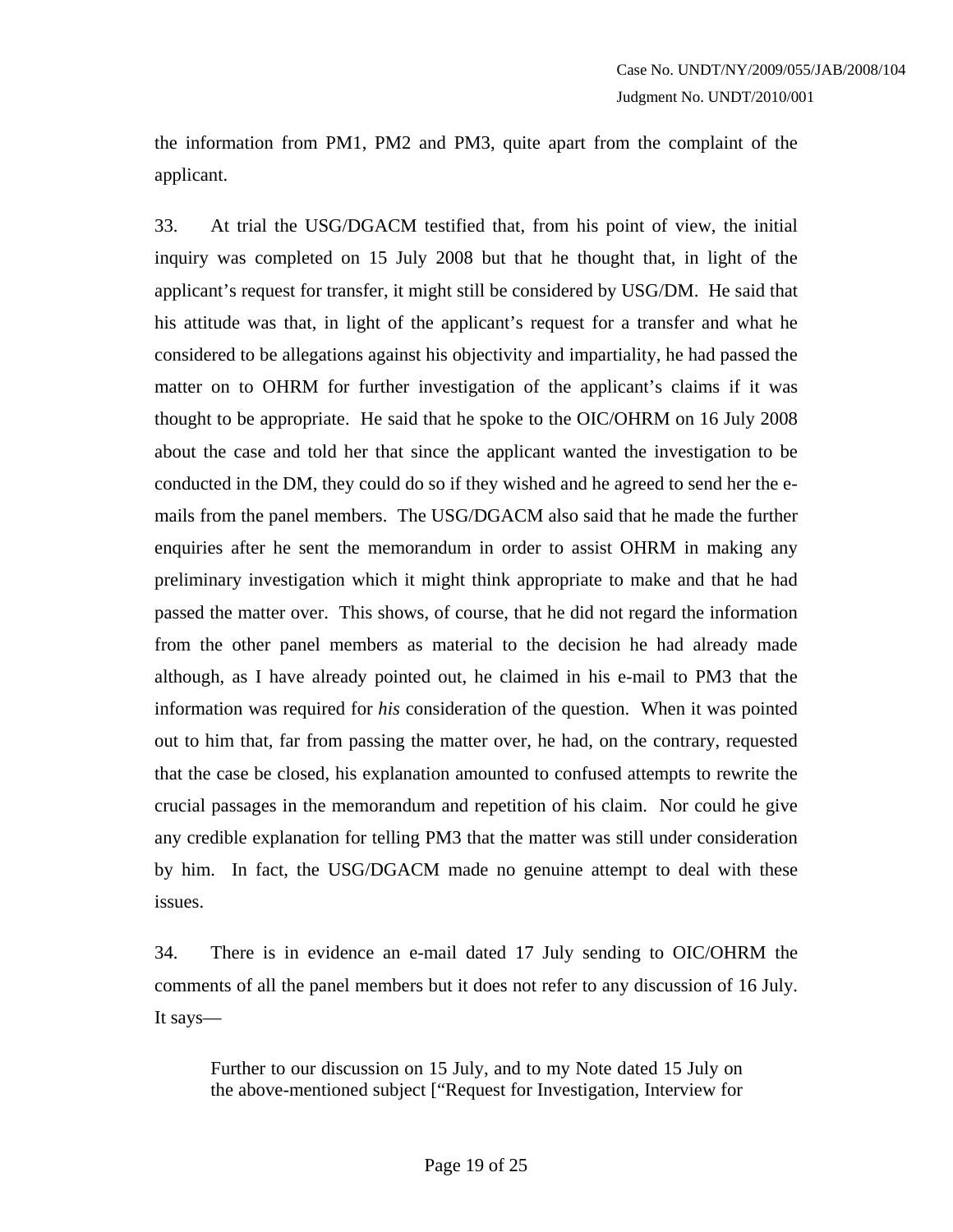Vacancy Announcement…"], please find attached the comments of all five interview panel members for this vacancy."

No evidence supported the USG/DGACM's claim that he had indicated to OIC/OHRM that he was transferring responsibility for deciding whether there should be a preliminary investigation of SA's conduct to OHRM and although on the face of it, this email is consistent with such a possibility it cannot be regarded as corroborating ASG/DGACM's evidence. The fact that this e-mail does not refer to a discussion of 16 July strongly suggests that no such discussion occurred although it is possible that the omission is merely an oversight. There is nothing in any correspondence which was tendered in the evidence by the respondent which suggests that there was either a proposal to transfer the matter to OHRM or that OHRM agreed to any such transfer. Indeed, the thrust of the later documents is to the opposite effect. In a "chronology" tendered to the Tribunal, the USG/DGACM stated that on 17 July he informed OHRM (by unstated means) that he had no reason to believe SA had engaged in unsatisfactory conduct and had decided not to undertake a preliminary investigation. Since it is clear that he had made the decision on 15 July, this presumably was a communication of that information, although it was not necessary since his memorandum of 15 July had been copied to OIC/OHRM. Of course, as I mentioned above, if indeed he had made the decision on 17 July, this made it even more unreasonable since by that time he had received two further emails from the panel members supporting the applicant's complaints.

35. In the result, although I would not infer positively that no such discussion took place with OIC/OHRM, I am simply not prepared to accept the USG/DGACM's evidence that it did.

36. I regret that I have concluded that the USG/DGACM is an unreliable witness in respect of every important issue of fact that is not independently corroborated, although I do not go so far, I should say in fairness, as to conclude that he was actively dishonest. Having paid close attention to his testimony at the time and carefully reread the transcript I must say, however, that I am left with the powerful impression that he was not concerned to tell the truth but thought, rather than being a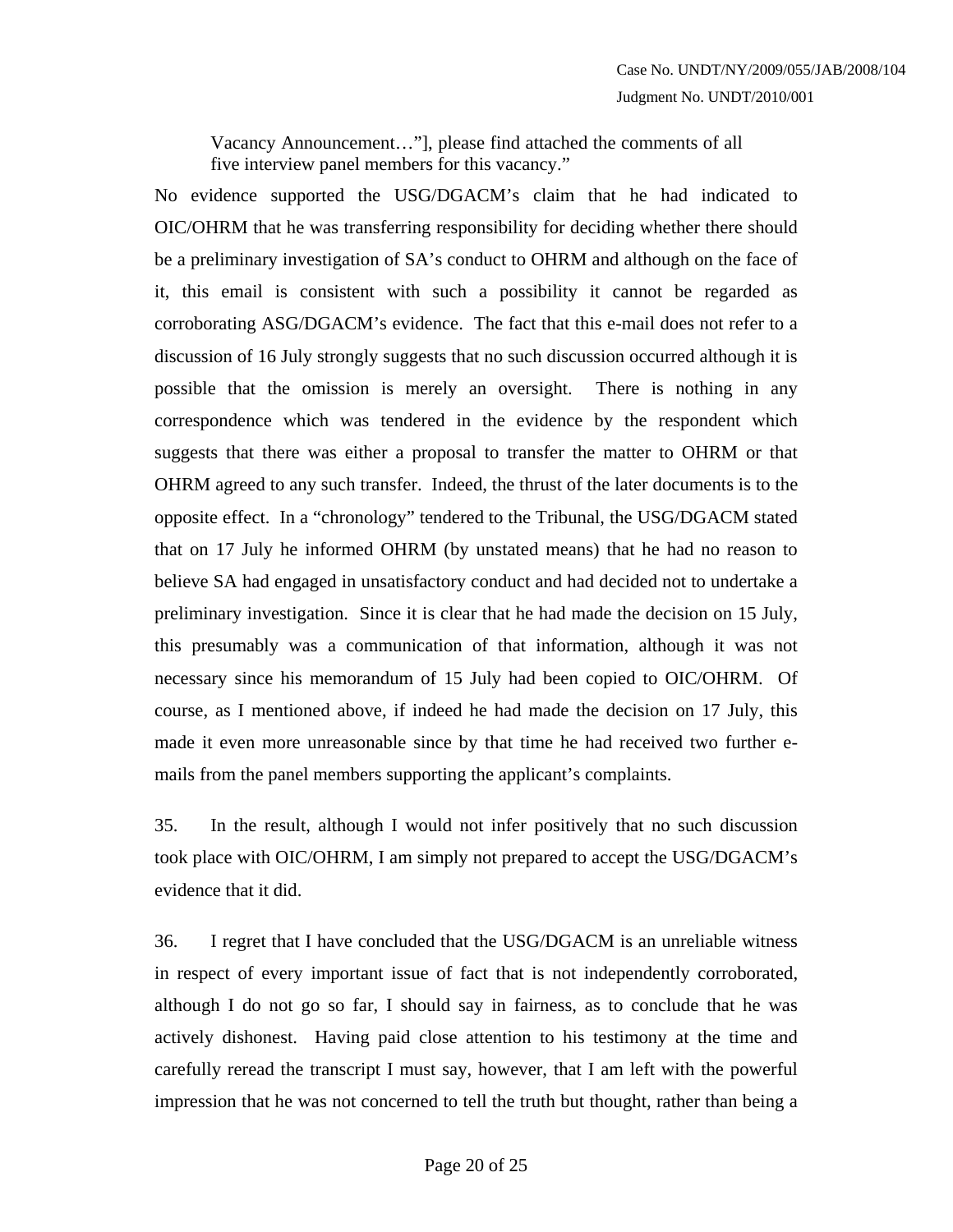witness obliged to tell the truth, he could enter into a self-justifying negotiation and state as fact what was no more than a mixture of surmise and self-serving argument. At the conclusion of his evidence, I informed counsel for the respondent, in substance, that I did not think the USG/DGACM's honesty was in issue so much as his reliability. After having carefully reviewed the evidence in light of the submissions of both parties, reread the transcript several times and listened again to the way in which he gave evidence, I have reluctantly concluded that my initial inclination to explain away the unsatisfactory aspects of his testimony as mere unreliability was mistaken.

37. Obligations both of common courtesy and legal responsibility required the USG/DGACM to inform the applicant of his decision. The whole scheme of allowing staff members to contest administrative decisions affecting them is that they must be informed of them as soon as practicable. He testified that he did not do so because of the applicant's request for a transfer. However, he made the decision *despite* this request. He was asked why he had not simply informed the applicant that he rejected his reasons for seeking a transfer and had made the decision. The USG/DGACM responded it was "because actually he suspected me, so why should I inform him?". The evidence continued—

Q: Why didn't you say to him, "Your allegations against me are unfounded and unreasonable and I have anyway made a decision that there was no, in substance, no basis to your allegations against [SA]? Why didn't you tell him that? A: For the simple reason that I asked the USG/DM…to investigate that informally. I would not actually speak to someone my subordinate by far – I am older than him by 14 years perhaps – to tell him that your allegations against me are unfounded.

Q: But why didn't you tell him about the decision you have made. A: For the simple reason, your Honour, that he did not want me to conduct this."

Further questions produced no more sensible answer. This evidence strongly reinforces the conclusion that, throughout, the proper performance by the USG/DGACM of his duties was adversely affected by affronted self-importance. It was obviously his responsibility to ensure that the applicant's complaint was properly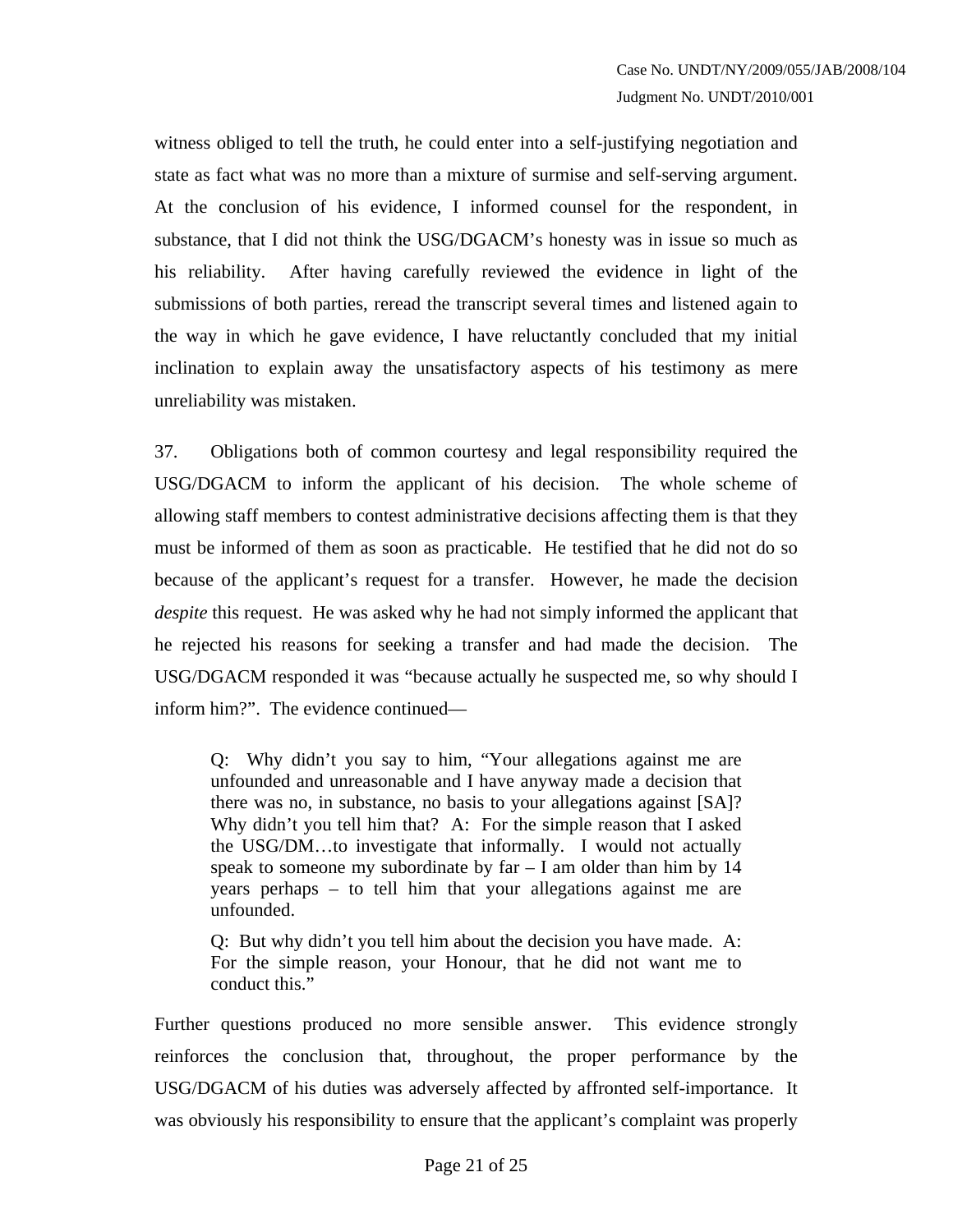handled but because of his personal pique, still evident at the trial, he did not do so. Indeed, in his evidence, he attempted, in effect, to put the blame on USG/DM and complained that she had still not responded to his memorandum to her.

38. (It is unfortunate that USG/DM did not ensure that the applicant was informed of her decision on his request to transfer consideration of his application to her Department but no evidence has been adduced before me as to what occurred from her point of view and it is therefore not appropriate that I should further comment on this aspect of the case. There may well be a perfectly proper and adequate explanation.)

### **The administrative review and appeal**

39. On 21 July 2008 the applicant e-mailed the USG/DGACM, bringing to his attention his request for an investigation of the conduct of the SA and pointing out that he had received no information as to how far the case had proceeded. The USG/DGACM replied on the same day that "the matter has been referred to USG/DM". This was not only less than frank, it was positively misleading, since it suggested that the complaint had not yet been determined whereas, as the USG/DGACM well knew, he had decided it a week before and had requested  $USG/DM - in effect, for that reason – to close the file without further action except$ for taking disciplinary action against the applicant. On 30 July the applicant e-mailed the ASG/OHRM complaining that nothing appeared to have happened with his complaint and wanting an urgent meeting. Some hours later the ASG/OHRM emailed the applicant to inform him that the USG/DGACM "has advised OHRM that, in accordance with sec 2 of ST/AI/371, he has found no reasons to believe that the SA has engaged in unsatisfactory conduct, and thus has decided not to undertake a preliminary investigation". It is patent that the decision to which the ASG/OHRM referred was that communicated to USG/DM by the memorandum of 15 July.

40. On 27 August 2008 the applicant requested a suspension of action and a review of the administrative decision to decline an investigation into his complaints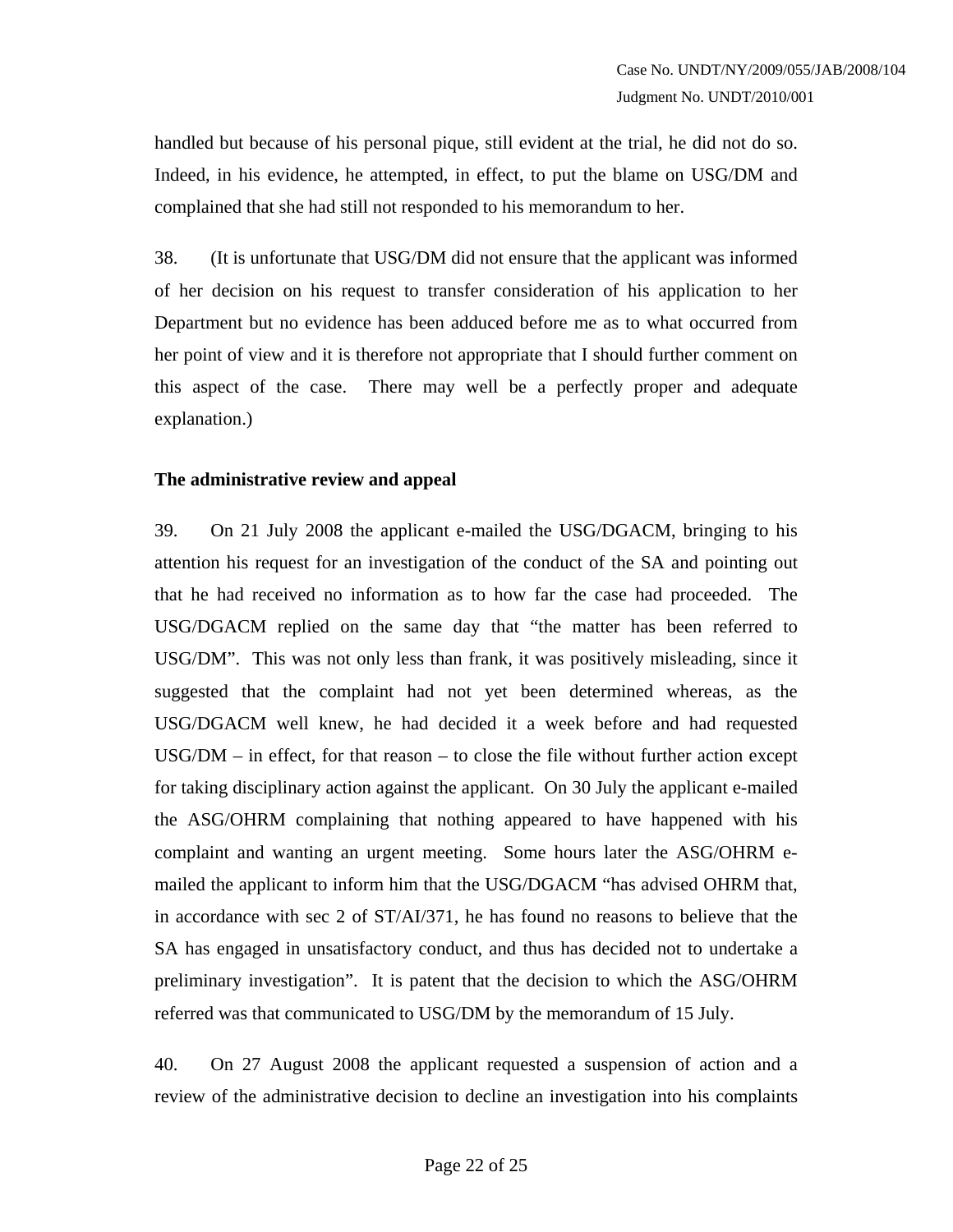about the SA. The decision was confirmed and the applicant, on 30 November, appealed to the Joint Appeals Board.

### **Conclusion**

41. The applicant's appeal must be upheld. The administrative decision by the USG/DGACM that there was no reason to believe that relevant conduct had occurred followed a seriously inadequate initial inquiry, was tainted by personal pique and the process of the appeal and the hearing itself marred by careless and misleading statements with recurring lack of candour. Accordingly, his decision is rescinded.

42. It is obvious from the above narrative of the facts that an initial inquiry, properly conducted, might well lead to the conclusion that a preliminary investigation should be undertaken into the SA's behaviour. The crucial question, when the facts are sufficiently known for the purpose of the initial inquiry, will likely focus on the SA's motives for his conduct. Those motives, of course, might be completely honourable. But they might not be. There appears to be a substantial basis for concluding that the SA had departed, possibly substantially, from the usual conduct expected of members of selection panels and resulted in the differential and potentially adverse treatment of the applicant. As I have already said, much depends on the degree and nature of departure from the usual procedure. The scores noted in the matrix appear to show some bias against the applicant but they might reflect no more than a personal judgment about his suitability. On the other hand, it may be reasonable to infer, if there is adequate reason to believe that the SA substantially departed from the usual and well recognised mode of conducting selection interviews, that this was intentional and, together with the scores that so markedly differed against the applicant and in favour of the other candidates, that there is reason to believe that this was reflective of a personal bias against the applicant. I refer to the applicant's arguments in this respect in my judgment on the motion for summary dismissal and do not need to repeat them here.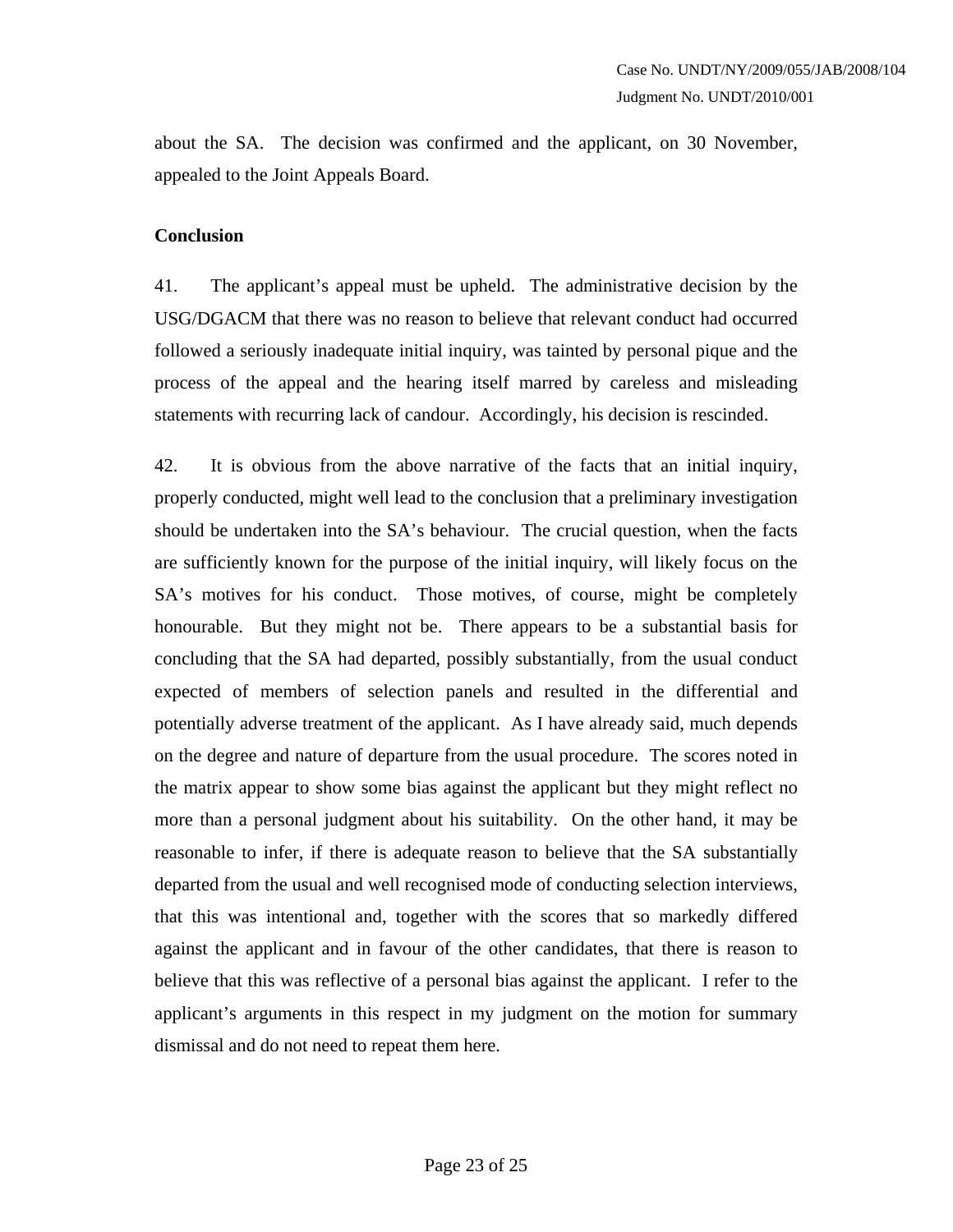43. In light of the necessity for some more detailed information to be obtained from PM1, PM2 and PM3, it is not appropriate – even if it were desirable, which I doubt – for the Tribunal to consider for itself whether there is reason to believe that SA has engaged in unsatisfactory conduct of the relevant kind and, if it decided that it was, to direct that a preliminary investigation should be undertaken.

44. It is a matter of considerable uncertainty whether ST/SGB/2009/7 (provisional Staff Rules) is consistent with ST/AI/371 or has implicitly repealed it. If ST/AI/371 is still operative, I would have ordered that a responsible officer of at least the rank of Under-Secretary-General should conduct an initial inquiry to ascertain if there is reason to believe that SA has engaged in unsatisfactory conduct for which a disciplinary measure may be imposed and that, depending on this decision, the matter is to proceed in accordance with the administrative instruction. However, because of ST/SGB/2009/7, I am inclined to think that this is not now appropriate. I direct the parties to make written submissions within seven days of today's date on the applicable instrument and the appropriate form of order.

### **Compensation**

45. There is no evidence of any economic loss. However, the applicant had a right under his contract of employment to have his request for an investigation fairly and competently considered. This did not occur. Moreover, his application was treated with unseemly disdain and he was subjected to insult, patronizing comments, and retaliatory threats that disciplinary action should be taken against him. These matters comprise a substantial breach of contract and require payment of an amount of compensation sufficient to vindicate the applicant's rights and demonstrate that the criticism of him was completely unjustified. These matters, as with all non-economic loss, are inherently incommensurable. However, this difficulty has not prevented courts throughout the world, nor for that matter, the former Joint Appeals Boards and the UN Administrative Tribunal from awarding compensation. The Tribunal must simply make the fairest judgment it can. At the same time, it is necessary to be careful to avoid awarding exemplary or punitive damages. The purpose of the award